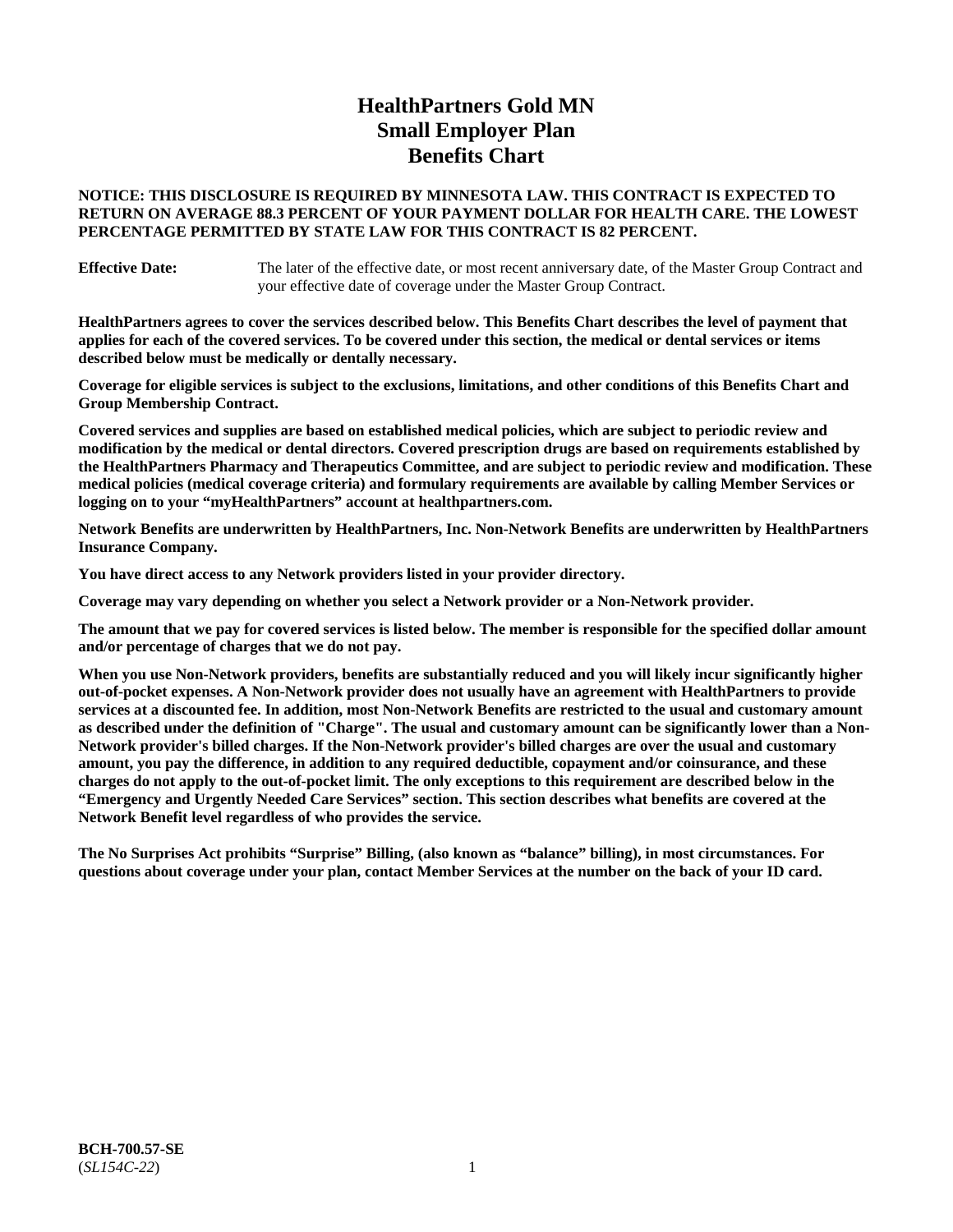# **These definitions apply to this Benefits Chart. They also apply to the Contract.**

| <b>Biosimilar Drugs:</b> | A prescription drug, approved by the Food and Drug Administration (FDA), that the FDA has<br>determined is biosimilar to and interchangeable with a biological brand name drug. Biosimilar<br>drugs are not considered generic drugs and are not covered under the generic drug benefit.                                                                                                                                                                                                                                                                                                                                           |
|--------------------------|------------------------------------------------------------------------------------------------------------------------------------------------------------------------------------------------------------------------------------------------------------------------------------------------------------------------------------------------------------------------------------------------------------------------------------------------------------------------------------------------------------------------------------------------------------------------------------------------------------------------------------|
| <b>Brand Name Drug:</b>  | A prescription drug, approved by the Food and Drug Administration (FDA), that is manufactured,<br>sold, or licensed for sale under a trademark by the pharmaceutical company that originally<br>researched and developed the drug. Brand name drugs have the same active-ingredient formula as<br>the generic version of the drug. However, generic drugs are manufactured and sold by other drug<br>manufacturers and are generally not available until after the patent on the brand name drug has<br>expired. A few brand name drugs may be covered at the generic drug benefit level if this is<br>indicated on the formulary. |
| <b>Calendar Year:</b>    | This is the 12-month period beginning 12:01 A.M. Central Time, on January 1, and ending 12:00<br>A.M. Central Time of the next following December 31.                                                                                                                                                                                                                                                                                                                                                                                                                                                                              |
| <b>Charge:</b>           | For covered services delivered by participating network providers, this is the provider's discounted<br>charge for a given medical/surgical service, procedure or item.                                                                                                                                                                                                                                                                                                                                                                                                                                                            |
|                          | For covered services delivered by non-network providers, a contracted rate may apply if such<br>arrangement is available to HealthPartners.                                                                                                                                                                                                                                                                                                                                                                                                                                                                                        |
|                          | For the Usual and Customary charge for covered services delivered by non-network providers, our<br>payment is calculated using one of the following options to be determined at HealthPartners'<br>discretion: 1) a percentage of the Medicare fee schedule; 2) a comparable schedule if the services<br>is not on the Medicare fee schedule; 3) a commercially reasonable rate for such service.                                                                                                                                                                                                                                  |
|                          | The Usual and Customary Charge is the maximum amount allowed that we consider in the<br>calculation of the payment of charges incurred for certain covered services. You must pay for any<br>charges above the usual and customary charge, and they do not apply to the out-of-pocket limit.                                                                                                                                                                                                                                                                                                                                       |
|                          | A charge is incurred for covered ambulatory medical and surgical services, on the date the service<br>or item is provided. A charge is incurred for covered inpatient services, on the date of admission to<br>a hospital. To be covered, a charge must be incurred on or after the member's effective date and<br>on or before the termination date.                                                                                                                                                                                                                                                                              |
| Copayment/Coinsurance:   | The specified dollar amount, or percentage, of charges incurred for covered services, which we do<br>not pay, but which a member must pay, each time a member receives certain medical services,<br>procedures or items. Our payment for those covered services or items begins after the copayment<br>or coinsurance is satisfied. Covered services or items requiring a copayment or coinsurance are<br>specified in this Benefits Chart.                                                                                                                                                                                        |
|                          | For services provided by a network provider:                                                                                                                                                                                                                                                                                                                                                                                                                                                                                                                                                                                       |
|                          | An amount which is listed as a flat dollar copayment is applied to a network provider's discounted<br>charges for a given service. However, if the network provider's discounted charge for a service or<br>item is less than the flat dollar copayment, you will pay the network provider's discounted charge.<br>An amount which is listed as a percentage of charges or coinsurance is based on the network<br>provider's discounted charges, calculated at the time the claim is processed, which may include an<br>agreed upon fee schedule rate for case rate or withhold arrangements.                                      |
|                          | For services provided by a non-network provider:                                                                                                                                                                                                                                                                                                                                                                                                                                                                                                                                                                                   |
|                          | Any copayment or coinsurance is applied to the lesser of the provider's charges or the usual and<br>customary charge for a service.                                                                                                                                                                                                                                                                                                                                                                                                                                                                                                |
|                          | A copayment or coinsurance is due at the time a service is provided, or when billed by the<br>provider. The copayment or coinsurance applicable for a scheduled visit with a network provider<br>will be collected for each visit, late cancellation and failed appointment. Services may not be<br>withheld for failure to pay a deductible or coinsurance at or prior to the time of service.                                                                                                                                                                                                                                    |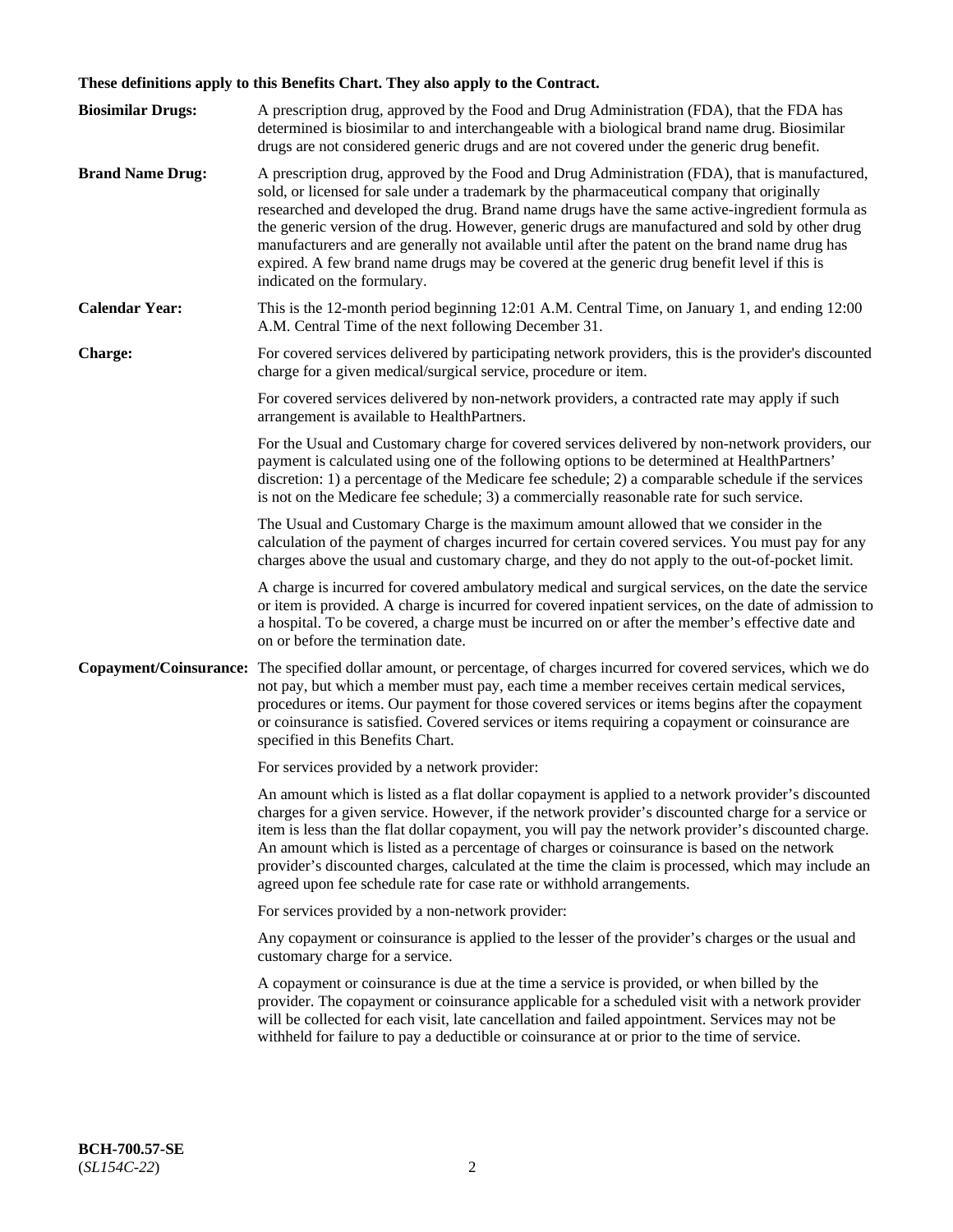| Deductible:                | The specified dollar amount of charges incurred for covered services, which we do not pay, but a<br>member or a family has to pay first in a calendar year. Our payment for those services or items<br>begins after the deductible is satisfied. For network providers, the amount of the charges that apply<br>to the deductible are based on the network provider's discounted charges, calculated at the time<br>the claim is processed, which may include an agreed upon fee schedule rate for case rate or<br>withhold arrangements. For non-network providers, the amount of charges that apply to the<br>deductible are the lesser of the provider's charges or the usual and customary charge for a service.                                                                                                                                                                                                                                                                                                                                                                                                                                                                                                                                             |
|----------------------------|------------------------------------------------------------------------------------------------------------------------------------------------------------------------------------------------------------------------------------------------------------------------------------------------------------------------------------------------------------------------------------------------------------------------------------------------------------------------------------------------------------------------------------------------------------------------------------------------------------------------------------------------------------------------------------------------------------------------------------------------------------------------------------------------------------------------------------------------------------------------------------------------------------------------------------------------------------------------------------------------------------------------------------------------------------------------------------------------------------------------------------------------------------------------------------------------------------------------------------------------------------------|
|                            | Any amounts paid or reimbursed by a third party, including but not limited to: point of service<br>rebates, manufacturer coupons, manufacturer debit cards or other forms of direct reimbursement to<br>a member for a product or service, will not apply toward your deductible, to the extent permitted<br>under state and federal law.                                                                                                                                                                                                                                                                                                                                                                                                                                                                                                                                                                                                                                                                                                                                                                                                                                                                                                                        |
|                            | Your plan has an embedded deductible. This means once a member meets the individual<br>deductible, the plan begins paying benefits for that person. If two or more members of the family<br>meet the family deductible, the plan begins paying benefits for all members of the family,<br>regardless of whether each member has met the individual deductible. However, a member may<br>not contribute more than the individual deductible toward the family deductible.                                                                                                                                                                                                                                                                                                                                                                                                                                                                                                                                                                                                                                                                                                                                                                                         |
|                            | All services are subject to the deductible unless otherwise indicated below in this Benefits Chart.                                                                                                                                                                                                                                                                                                                                                                                                                                                                                                                                                                                                                                                                                                                                                                                                                                                                                                                                                                                                                                                                                                                                                              |
| Formulary:                 | This is a current list, which may be revised from time to time, of formulary prescription drugs,<br>medications, equipment and supplies covered by us as indicated in the Benefits Chart which are<br>covered at the highest benefit level. Some drugs may require prior authorization to be covered as<br>formulary drugs. You may be granted an exception to the formulary that is available to you upon<br>request. These guidelines and procedures include exceptions to the formulary for anti-psychotic<br>prescription drugs prescribed to treat emotional disturbances or mental illness if your health care<br>provider (1) indicates to the dispensing pharmacist, orally or in writing, that the prescription must<br>be dispensed as indicated and (2) certifies in writing to us that the prescribed drug will best treat<br>your condition. Also, you may continue to receive certain non-formulary prescription drugs for<br>diagnosed mental illness or emotional disturbance when our formulary changes or you change<br>health plans for up to one year following the change. We also have written guidelines and<br>procedures for granting formulary exceptions for other drugs that are available to you upon request<br>or on our website. |
|                            | HMO Formulary Exception Process (including antipsychotic drugs). If you are prescribed a<br>drug, we must promptly grant you an exception to our formulary when your health care provider<br>indicates to us that:                                                                                                                                                                                                                                                                                                                                                                                                                                                                                                                                                                                                                                                                                                                                                                                                                                                                                                                                                                                                                                               |
|                            | (1) the formulary drug causes an adverse reaction to the patient;<br>(2) the formulary drug is contraindicated for the patient; or<br>(3) the health care provider demonstrates that the prescription drug must be dispensed as written<br>to provide maximum medical benefit to the patient.                                                                                                                                                                                                                                                                                                                                                                                                                                                                                                                                                                                                                                                                                                                                                                                                                                                                                                                                                                    |
|                            | The formulary, and information on drugs that require authorization, are available by calling<br>Member Services or logging on to your "myHealthPartners" account at healthpartners.com.                                                                                                                                                                                                                                                                                                                                                                                                                                                                                                                                                                                                                                                                                                                                                                                                                                                                                                                                                                                                                                                                          |
|                            | Formulary Changes. The formulary may change throughout the year. If you are affected by a<br>formulary change, you will receive at least 30 days' advanced notice of that change, and you<br>may request a formulary exception.                                                                                                                                                                                                                                                                                                                                                                                                                                                                                                                                                                                                                                                                                                                                                                                                                                                                                                                                                                                                                                  |
| <b>Generic Drug:</b>       | A prescription drug, approved by the Food and Drug Administration (FDA) that the FDA has<br>determined is comparable to a brand name drug product in dosage form, strength, route of<br>administration, quality, intended use and documented bioequivalence. Generally, generic drugs<br>cost less than brand name drugs. Some brand name drugs may be covered at the generic drug<br>benefit level if this is indicated on the formulary.                                                                                                                                                                                                                                                                                                                                                                                                                                                                                                                                                                                                                                                                                                                                                                                                                       |
| <b>Non-Formulary Drug:</b> | This is a prescription drug approved by the Food and Drug Administration (FDA) that is not on<br>the formulary, is medically necessary and is not investigative or otherwise excluded under this<br>Benefits Chart.                                                                                                                                                                                                                                                                                                                                                                                                                                                                                                                                                                                                                                                                                                                                                                                                                                                                                                                                                                                                                                              |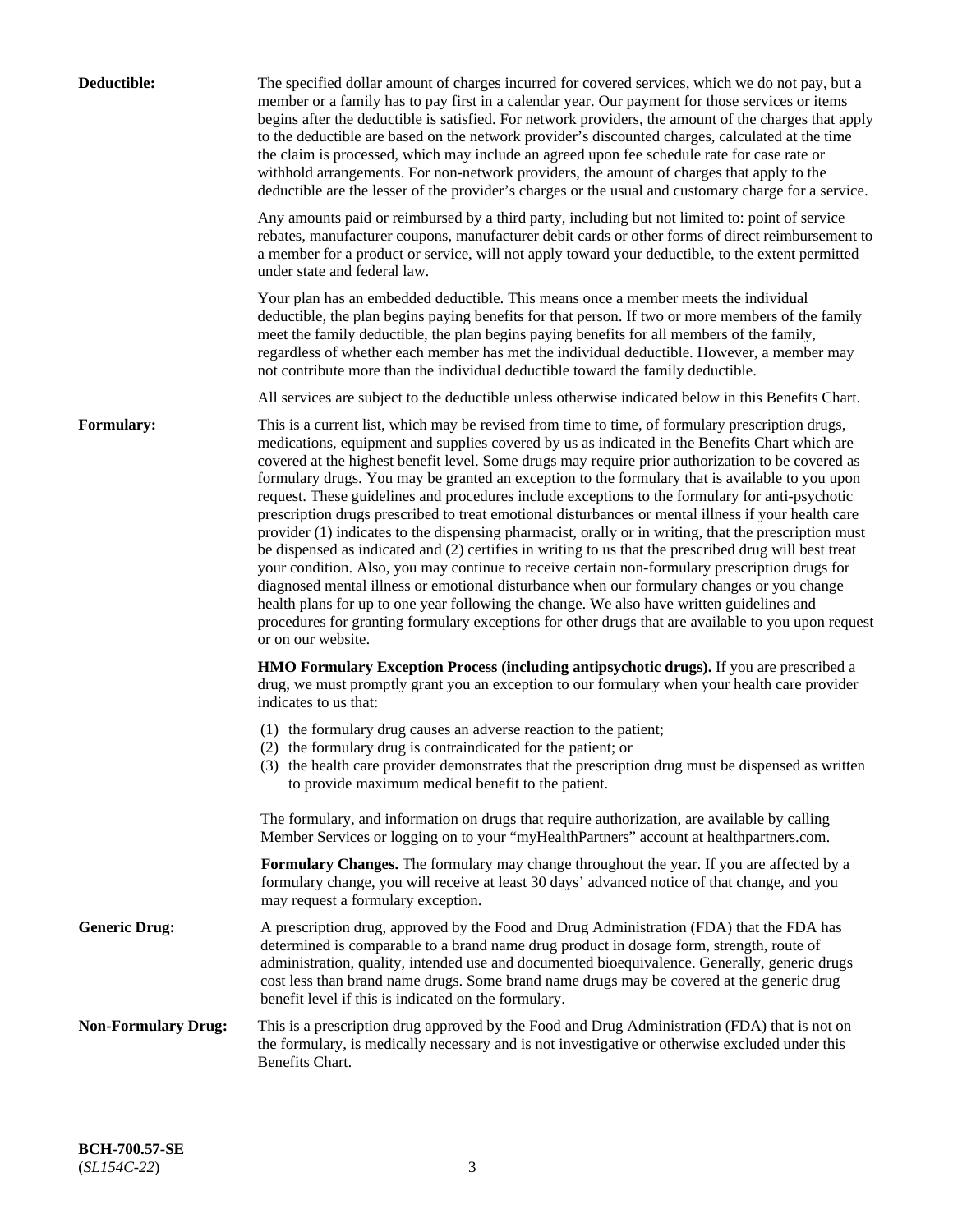| <b>Out-of-Pocket Expenses:</b> | You pay the specified copayments/coinsurance and deductibles applicable for particular services,<br>subject to the out-of-pocket limit described below. These amounts are in addition to the monthly<br>enrollment payments.                                                                                                                                                                                                                                                                                                        |
|--------------------------------|-------------------------------------------------------------------------------------------------------------------------------------------------------------------------------------------------------------------------------------------------------------------------------------------------------------------------------------------------------------------------------------------------------------------------------------------------------------------------------------------------------------------------------------|
| <b>Out-of-Pocket Limit:</b>    | You pay the copayments/coinsurance and deductibles for covered services, to the individual or<br>family out-of-pocket limit. Thereafter we cover 100% of the charges incurred for all other covered<br>services, for the rest of the calendar year. You pay amounts greater than the out-of-pocket limit if<br>you exceed any visit or day limits.                                                                                                                                                                                  |
|                                | Non-Network Benefits above the usual and customary charge (see definition of charge above) do<br>not apply to the out-of-pocket limit.                                                                                                                                                                                                                                                                                                                                                                                              |
|                                | Non-Network benefits for transplant surgery do not apply to the out-of-pocket limit.                                                                                                                                                                                                                                                                                                                                                                                                                                                |
|                                | Any amounts paid or reimbursed by a third party, including but not limited to: point of service<br>rebates, manufacturer coupons, manufacturer debit cards or other forms of direct reimbursement to<br>a member for a product or service, will not apply as an out of pocket expense, to the extent<br>permitted under state and federal law.                                                                                                                                                                                      |
|                                | You are responsible to keep track of the out-of-pocket expenses. Contact our Member Services<br>department for assistance in determining the amount paid by the enrollee for specific eligible<br>services received. Claims for reimbursement under the out-of-pocket limit provisions are subject<br>to the same time limits and provisions described under the "Claims Provisions" section of the<br>Contract.                                                                                                                    |
| <b>Specialty Drug List:</b>    | This is a current list, which may be revised from time to time, of prescription drugs, medications,<br>equipment and supplies, which are typically bio-pharmaceuticals. The purpose of a specialty drug<br>list is to facilitate enhanced monitoring of complex therapies used to treat specific conditions.<br>Specialty drugs are covered by us as indicated in this Benefits Chart. The specialty drug list is<br>available by calling Member Services or logging on to your "myHealthPartners" account at<br>healthpartners.com |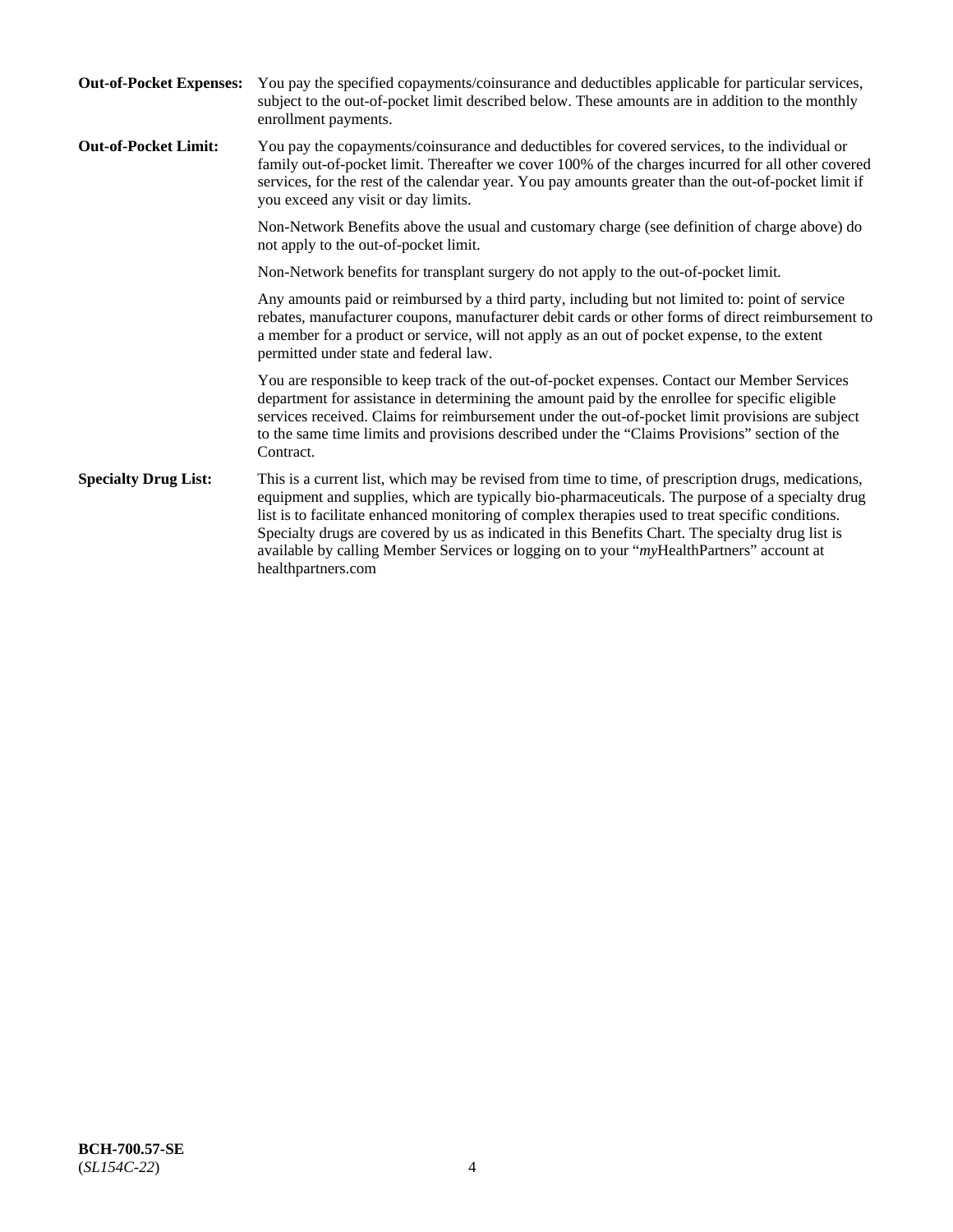## **DEDUCTIBLES AND OUT-OF-POCKET LIMITS**

### **Individual Calendar Year Deductible**

| <b>Network Benefits</b> | <b>Non-Network Benefits</b> |
|-------------------------|-----------------------------|
| \$1,000                 | \$10,000                    |

### **Family Calendar Year Deductible**

| <b>Network Benefits</b> | <b>Non-Network Benefits</b> |
|-------------------------|-----------------------------|
| \$3,000                 | \$20,000                    |

Separate deductibles must be satisfied under the Network Benefits and Non-Network Benefits.

Your plan has an embedded deductible. This means once a member meets the individual deductible, the plan begins paying benefits for that person. If two or more members of the family meet the family deductible, the plan begins paying benefits for all members of the family, regardless of whether each member has met the individual deductible. However, a member may not contribute more than the individual deductible toward the family deductible.

Any amounts paid or reimbursed by a third party, including but not limited to: point of service rebates, manufacturer coupons, debit cards or other forms of direct reimbursement to a member for a product or service, will not apply toward your deductible, to the extent permitted under state and federal law.

#### **Individual Calendar Year Out-of-Pocket Limit**

| <b>Network Benefits</b> | <b>Non-Network Benefits</b> |
|-------------------------|-----------------------------|
| \$6,500                 | \$30,000                    |

#### **Family Calendar Year Out-of-Pocket Limit**

| <b>Network Benefits</b> | Non-Network Benefits |
|-------------------------|----------------------|
| \$13,000                | \$60,000             |

Separate Out-of-Pocket Limits must be satisfied under the Network Benefits and Non-Network Benefits.

Non-Network Benefits above the usual and customary charge will not apply toward the individual or family out-of-pocket limit.

Non-Network benefits for transplant surgery do not apply to the out-of-pocket limit.

Any amounts paid or reimbursed by a third party, including but not limited to: point of service rebates, manufacturer coupons, manufacturer debit cards or other forms of direct reimbursement to a member for a product or service, will not apply as an out of pocket expense, to the extent permitted under state and federal law.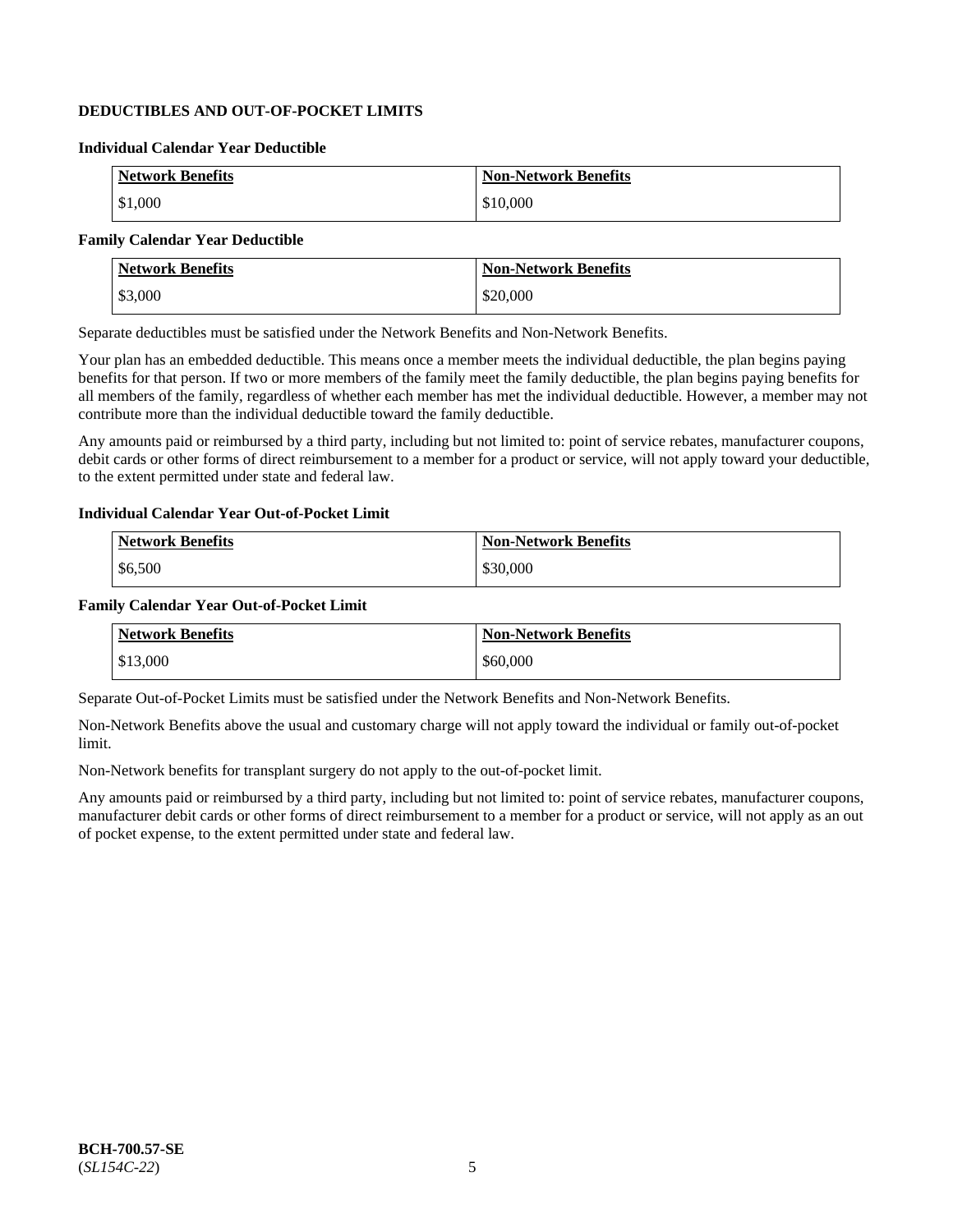## **AMBULANCE AND MEDICAL TRANSPORTATION**

## **Covered Services:**

We cover ambulance and medical transportation for medical emergencies.

We also cover medically necessary, non-emergency medical transportation if it meets our medical coverage criteria.

Covered services and supplies are based on established medical policies, which are subject to periodic review and modification by the medical or dental directors. These medical policies (medical coverage criteria) and applicable prior authorization requirements are available by calling Member Services or logging on to your "myHealthPartners" account at [healthpartners.com.](https://www.healthpartners.com/hp/index.html)

| <b>Network Benefits</b>      | <b>Non-Network Benefits</b> |
|------------------------------|-----------------------------|
| 70% of the charges incurred. | See Network Benefits.       |

### **Not Covered:**

See "Services Not Covered" in the Group Membership Contract.

## **BEHAVIORAL HEALTH SERVICES**

## **Covered Services:**

Covered services are based on established medical policies, which are subject to periodic review and modification by the medical directors. These medical policies (medical coverage criteria) are available by calling Member Services or logging on to your "*my*HealthPartners" account at [healthpartners.com.](http://www.healthpartners.com/)

You have rights to parity in mental health and substance use disorder treatment as required by the federal Mental Health Parity and Addiction Equity Act and Minnesota Statutes, section 62Q.47. These laws require:

- That mental health and substance use disorder services be covered on the same basis as medical services;
- That cost-sharing for mental health and substance use disorder services can be no more restrictive than cost-sharing for similar medical services;
- That treatment restrictions and limitation such as prior authorization and medical necessity can be no more restrictive than for similar medical services;
- That if enrollees have concerns they can call Member Services, file a complaint with HealthPartners, or file a complaint with the Minnesota Department of Health.

### **Mental health services**

We cover services for: mental health diagnoses as described in the Diagnostic and Statistical Manual of Mental Disorders – Fifth Edition (DSM-5) (most recent edition).

We also provide coverage for mental health treatment ordered by a Minnesota court under a valid court order that is issued on the basis of a behavioral care evaluation performed by a licensed psychiatrist or doctoral level licensed psychologist, which includes a diagnosis and an individual treatment plan for care in the most appropriate, least restrictive environment. We must be given a copy of the court order and the behavioral care evaluation, the service must be a covered benefit under this plan, and the service must be provided by a network provider, or other provider as required by law. We cover the evaluation upon which the court order was based if it was provided by a network provider. We also provide coverage for the initial mental health evaluation of a child, regardless of whether that evaluation leads to a court order for treatment, if the evaluation is ordered by a Minnesota juvenile court.

**Outpatient services, including intensive outpatient and day treatment:** We cover medically necessary outpatient professional mental health services for evaluation, crisis intervention, and treatment of mental health disorders.

A comprehensive diagnostic assessment will be used as the basis for a determination by a mental health professional, concerning the appropriate treatment and the extent of services required.

Outpatient services we cover for a diagnosed mental health condition include the following:

- Individual, group, family, and multi-family therapy;
- Medication management provided by a physician, certified nurse practitioner, or physician's assistant;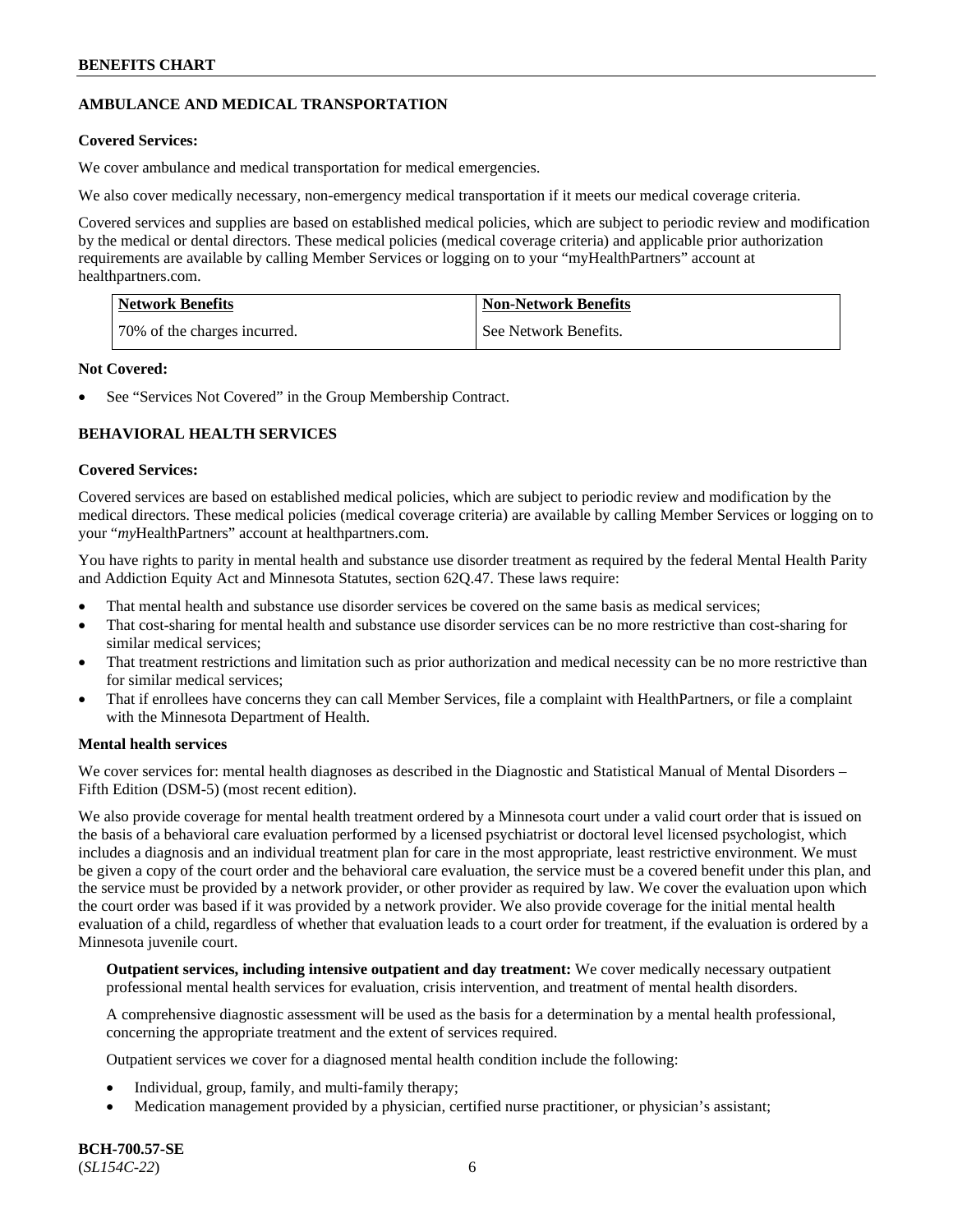- Psychological testing services for the purposes of determining the differential diagnoses and treatment planning for patients currently receiving behavioral health services;
- Day treatment and intensive outpatient services in a licensed program;
- Partial hospitalization services in a licensed hospital or community mental health center;
- Psychotherapy and nursing services provided in the home if authorized by us; and
- Treatment for gender dysphoria.

| <b>Network Benefits</b>                                                                                                                                                                                                                                                         | <b>Non-Network Benefits</b>  |
|---------------------------------------------------------------------------------------------------------------------------------------------------------------------------------------------------------------------------------------------------------------------------------|------------------------------|
| 70% of the charges incurred.                                                                                                                                                                                                                                                    | 50% of the charges incurred. |
| <b>First three visits</b>                                                                                                                                                                                                                                                       |                              |
| The first three mental health and substance use disorder<br>visits, urgent care visits, office visits, convenience<br>clinic visits, telephone visits and e-visits (other than<br>Virtuwell) combined in a calendar year are covered at<br>100%, not subject to the deductible. |                              |
| Physicians services are included; however charges for<br>day treatment services, group visits, office procedures,<br>laboratory, radiology and other ancillary services are<br>not included and will be subject to your deductible and<br>coinsurance.                          |                              |

#### **Group therapy**

| <b>Network Benefits</b>      | <b>Non-Network Benefits</b>  |
|------------------------------|------------------------------|
| 70% of the charges incurred. | 50% of the charges incurred. |

#### **Inpatient services, including mental health residential treatment services:** We cover the following:

- Medically necessary inpatient services in a hospital and professional services for treatment of mental health disorders. Medical stabilization is covered under inpatient hospital services in the "Hospital and Skilled Nursing Facility Services" section; and
- Medically necessary mental health residential treatment services. This care must be authorized by us and provided by a hospital or residential behavioral health treatment facility licensed by the local state or Department of Health and Human Services. Services not covered under this benefit include halfway houses, group homes, extended care facilities, shelter services, correctional services, detention services, transitional services, group residential services, foster care services and wilderness programs.

| Network Benefits             | Non-Network Benefits         |
|------------------------------|------------------------------|
| 70% of the charges incurred. | 50% of the charges incurred. |

#### **Substance use disorder (SUD) services**

We cover medically necessary services for assessments by a licensed alcohol and drug counselor and treatment of substanceuse disorders as defined in the latest edition of the DSM-5.

**Outpatient services, including intensive outpatient and day treatment:** We cover medically necessary outpatient professional services for the diagnosis and treatment of substance use disorders. Substance use disorder treatment programs must be licensed by the applicable state agency.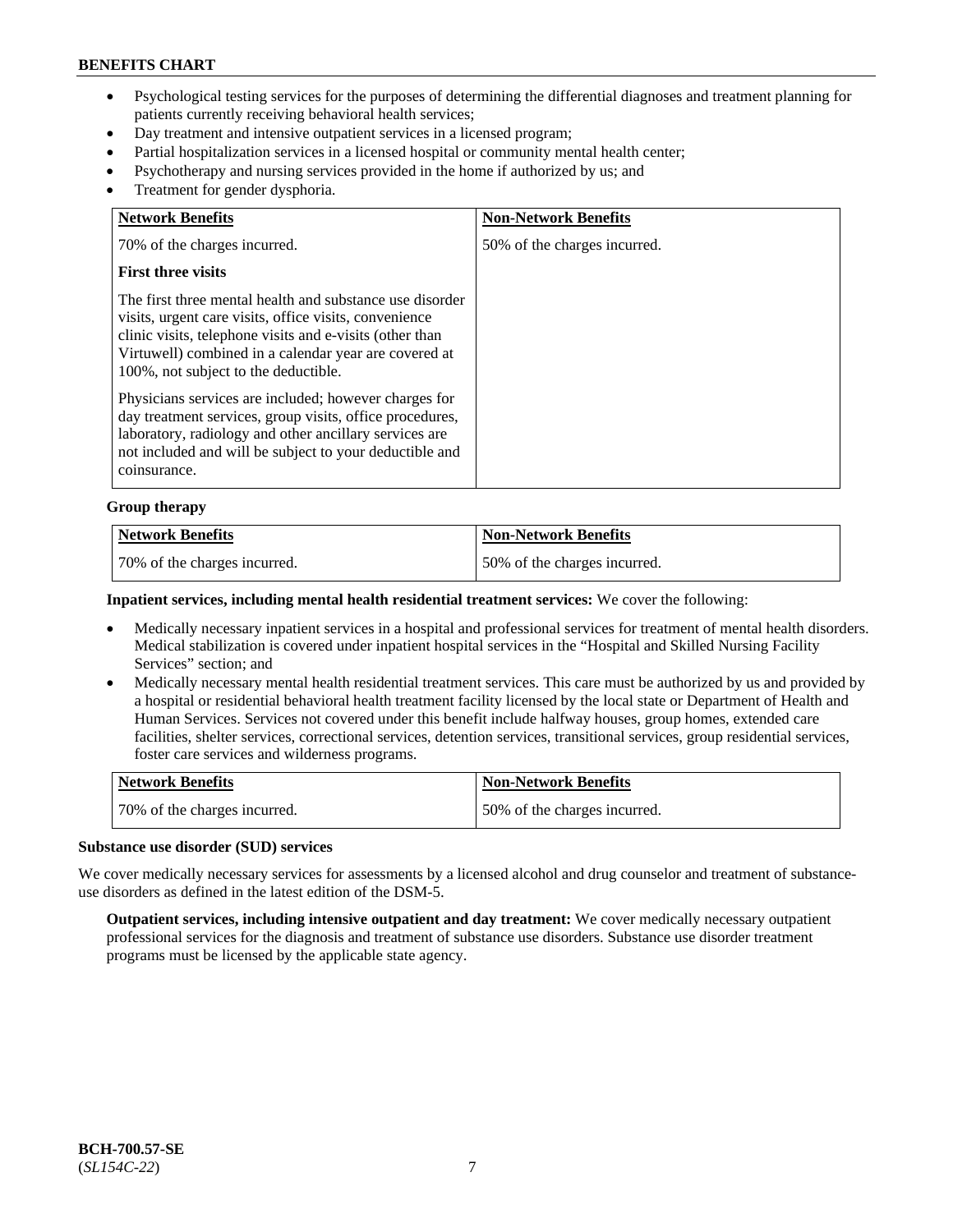Outpatient services we cover for a diagnosed substance use disorder include the following:

- Individual, group, family, and multi-family therapy provided in an office setting;
- Opiate replacement therapy including methadone and buprenorphine treatment; and
- Day treatment and intensive outpatient services in a licensed program.

| <b>Network Benefits</b>                                                                                                                                                                                                                                                         | <b>Non-Network Benefits</b>  |
|---------------------------------------------------------------------------------------------------------------------------------------------------------------------------------------------------------------------------------------------------------------------------------|------------------------------|
| 70% of the charges incurred.                                                                                                                                                                                                                                                    | 50% of the charges incurred. |
| <b>First three visits</b>                                                                                                                                                                                                                                                       |                              |
| The first three mental health and substance use disorder<br>visits, urgent care visits, office visits, convenience<br>clinic visits, telephone visits and e-visits (other than<br>Virtuwell) combined in a calendar year are covered at<br>100%, not subject to the deductible. |                              |
| Physicians services are included; however charges for<br>day treatment services, group visits, office procedures,<br>laboratory, radiology and other ancillary services are<br>not included and will be subject to your deductible and<br>coinsurance.                          |                              |

**Inpatient services:** We cover the following:

- Medically necessary inpatient services in a hospital or primary residential treatment in a licensed substance use disorder treatment center. Primary residential treatment is an intensive residential treatment program of limited duration, typically 30 days or less.
- Services provided in a hospital that is licensed by the local state and accredited by Medicare.
- Detoxification services in a hospital or community detoxification facility if it is licensed by the local Department of Health and Human Services.

| <b>Network Benefits</b>      | <b>Non-Network Benefits</b>  |
|------------------------------|------------------------------|
| 70% of the charges incurred. | 50% of the charges incurred. |

### **Not Covered:**

See "Services Not Covered" in the Group Membership Contract.

### **CHIROPRACTIC SERVICES**

#### **Covered Services:**

We cover chiropractic services for rehabilitative care, provided to diagnose and treat acute neuromusculo-skeletal conditions.

Massage therapy which is performed in conjunction with other treatment/modalities by a chiropractor, is part of a prescribed treatment plan and is not billed separately is covered.

| Network Benefits             | <b>Non-Network Benefits</b>           |
|------------------------------|---------------------------------------|
| 70% of the charges incurred. | 50% of the charges incurred.          |
|                              | Limit of 20 visits per calendar year. |

## **Not Covered:**

- Massage therapy for the purpose of comfort or convenience of the member.
- See "Services Not Covered" in the Group Membership Contract.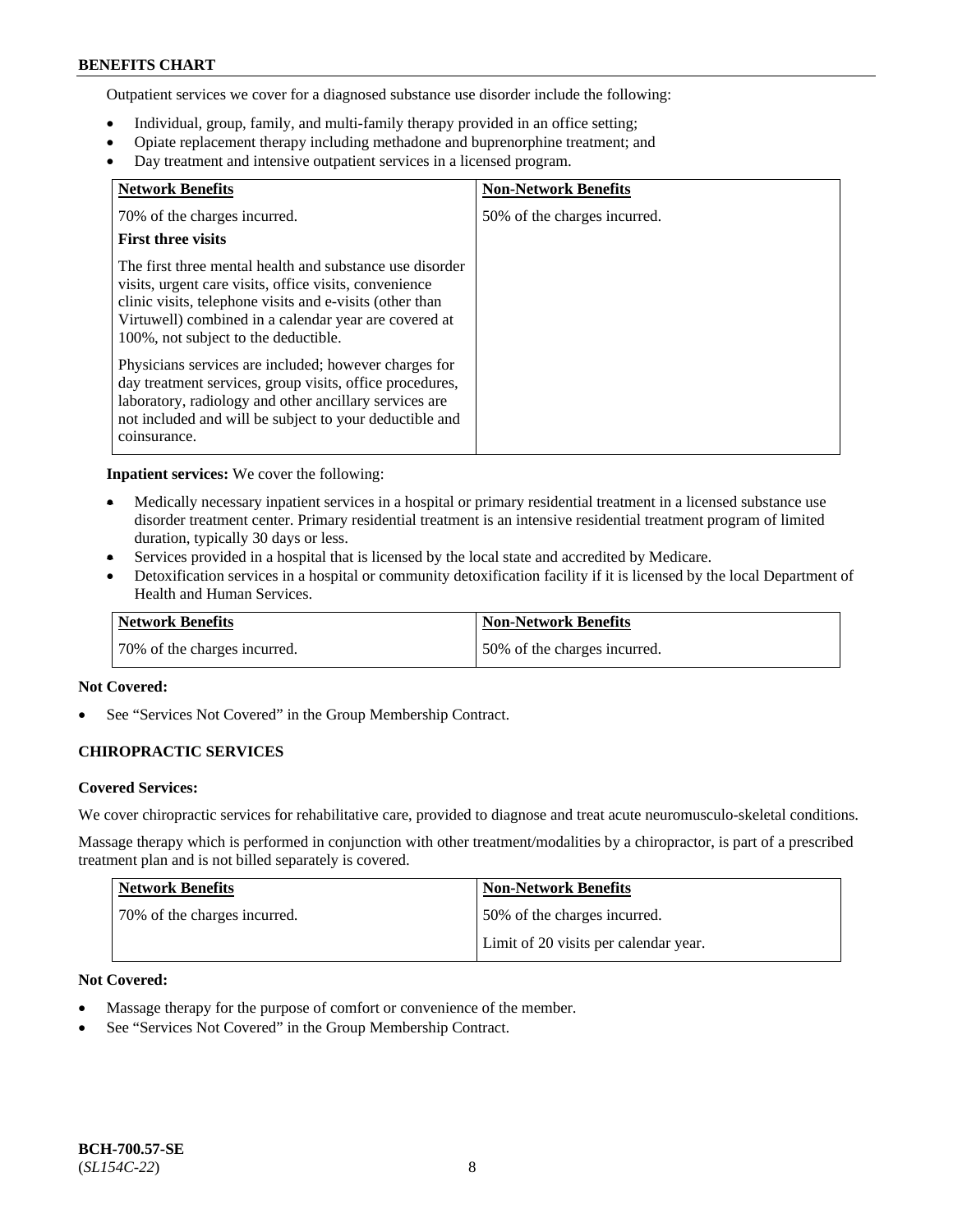## **CLINICAL TRIALS**

### **Covered Services:**

We cover certain routine services if you participate in a Phase I, Phase II, Phase III or Phase IV clinical trial that is conducted in relation to the prevention, detection, or treatment of cancer or other life-threatening disease or condition as defined in the Affordable Care Act. We cover routine patient costs for services that would be eligible under this Benefits Chart if the service was provided outside of a clinical trial.

| <b>Network Benefits</b>                                | <b>Non-Network Benefits</b>                            |
|--------------------------------------------------------|--------------------------------------------------------|
| Coverage level is same as corresponding Network        | Coverage level is same as corresponding Non-Network    |
| Benefit, depending on type of service provided such as | Benefit, depending on type of service provided such as |
| Office Visits for Illness or Injury, Inpatient or      | Office Visits for Illness or Injury, Inpatient or      |
| <b>Outpatient Hospital Services.</b>                   | Outpatient Hospital Services.                          |

### **Not Covered:**

- The investigative item, device or service itself.
- Items or services that are provided solely to satisfy data collection and analysis needs and that are not used in the direct clinical management of the patient.
- A service that is clearly inconsistent with widely accepted and established standards of care for a particular diagnosis.
- See "Services Not Covered" in the Group Membership Contract.

## **DENTAL SERVICES**

## **Covered Services:**

We cover services as described below.

**Accidental dental services:** We cover dentally necessary services to treat and restore damage done to sound, natural, unrestored teeth as a result of an accidental injury. Coverage is for damage caused by external trauma to face and mouth only, not for cracked or broken teeth which result from biting or chewing. We cover restorations, root canals, crowns and replacement of teeth lost that are directly related to the accident in which the member was involved. We cover initial exams, xrays, and palliative treatment including extractions, and other oral surgical procedures directly related to the accident. Subsequent treatment must be initiated within the specified time-frame and must be directly related to the accident. We do not cover restoration and replacement of teeth that are not "sound and natural" at the time of the accident.

Full mouth rehabilitation to correct occlusion (bite) and malocclusion (misaligned teeth not due to the accident) are not covered.

When an implant-supported dental prosthetic treatment is pursued, the accidental dental benefit will be applied to the prosthetic procedure. Benefits are limited to the amount that would be paid toward the placement of a removable dental prosthetic appliance that could be used in the absence of implant treatment. Care must be provided or pre-authorized by a HealthPartners dentist.

| <b>Network Benefits</b>      | <b>Non-Network Benefits</b>  |
|------------------------------|------------------------------|
| 70% of the charges incurred. | 50% of the charges incurred. |

For all accidental dental services, treatment and/or restoration must be initiated within six months of the date of the injury. Coverage is limited to the initial course of treatment and/or initial restoration. Services must be provided within twenty-four months of the date of injury to be covered.

### **Medical referral dental services**

**Medically necessary outpatient dental services:** We cover medically necessary outpatient dental services. Coverage is limited to dental services required for treatment of an underlying medical condition, e.g., removal of teeth to complete radiation treatment for cancer of the jaw, cysts and lesions.

| <b>Network Benefits</b>      | <b>Non-Network Benefits</b>  |
|------------------------------|------------------------------|
| 70% of the charges incurred. | 50% of the charges incurred. |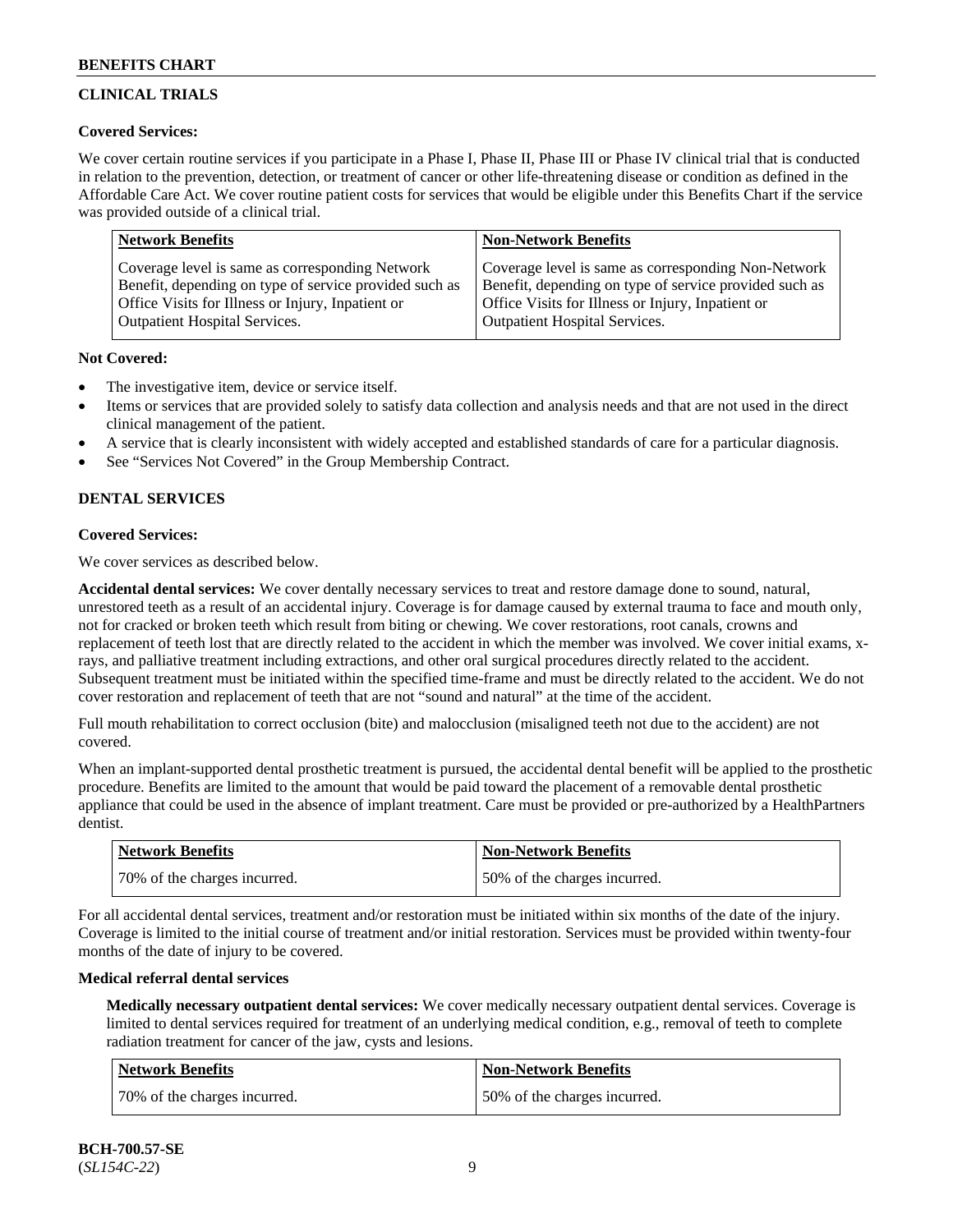**Medically necessary hospitalization and anesthesia for dental care:** We cover medically necessary hospitalization for dental care. This is limited to charges incurred by a member who: (1) is a child under age 5; (2) is severely disabled; (3) has a medical condition and requires hospitalization or general anesthesia for dental care treatment; or (4) is a child between age 5 and 12 and care in dental offices has been attempted unsuccessfully and usual methods of behavior modification have not been successful, or when extensive amounts of restorative care, exceeding four appointments, are required. Coverage is limited to facility and anesthesia charges. Oral surgeon/dentist professional fees are not covered.

| <b>Network Benefits</b>      | Non-Network Benefits         |
|------------------------------|------------------------------|
| 70% of the charges incurred. | 50% of the charges incurred. |

**Medical complications of dental care:** We cover medical complications of dental care. Treatment must be medically necessary care and related to medical complications of non-covered dental care, including complications of the head, neck, or substructures.

| Network Benefits             | <b>Non-Network Benefits</b>  |
|------------------------------|------------------------------|
| 70% of the charges incurred. | 50% of the charges incurred. |

**Oral surgery:** We cover oral surgery. Coverage is limited to treatment of medical conditions requiring oral surgery, such as treatment of oral neoplasm, non-dental cysts, fracture of the jaws, trauma of the mouth and jaws.

| <b>Network Benefits</b>      | <b>Non-Network Benefits</b>  |
|------------------------------|------------------------------|
| 70% of the charges incurred. | 50% of the charges incurred. |

**Treatment of cleft lip and cleft palate:** We cover treatment of cleft lip and cleft palate of a dependent child to age 26, including orthodontic treatment and oral surgery directly related to the cleft. Benefits are limited to inpatient or outpatient expenses arising from medical and dental treatment that was scheduled or initiated prior to the dependent turning age 19. Dental services that are not required for the treatment of cleft lip or cleft palate are not covered. If a dependent child covered under this Contract is also covered under a dental plan which includes orthodontic services, that dental plan shall be considered primary for the necessary orthodontic services. Oral appliances are subject to the same copayment, conditions and limitations as durable medical equipment.

| <b>Network Benefits</b>      | <b>Non-Network Benefits</b>  |
|------------------------------|------------------------------|
| 70% of the charges incurred. | 50% of the charges incurred. |

**Treatment of temporomandibular disorder (TMD) and craniomandibular disorder (CMD):** We cover surgical and nonsurgical treatment of temporomandibular disorder (TMD) and craniomandibular disorder (CMD), which is medically necessary care. Dental services which are not required to directly treat TMD or CMD are not covered.

| <b>Network Benefits</b>      | <b>Non-Network Benefits</b>  |
|------------------------------|------------------------------|
| 70% of the charges incurred. | 50% of the charges incurred. |

### **Not Covered:**

- Dental treatment, procedures or services not listed in this Benefits Chart.
- Accident related dental services if treatment is (1) provided to teeth which are not sound and natural, (2) to teeth which have been restored, (3) initiated beyond six months from the date of the injury, (4) received beyond the initial treatment or restoration or (5) received beyond twenty-four months from the date of injury.
- Oral surgery to remove wisdom teeth.
- Orthognathic treatment or procedures and all related services, unless it is required to treat TMD or CMD and it meets our medical coverage criteria.
- See "Services Not Covered" in the Group Membership Contract.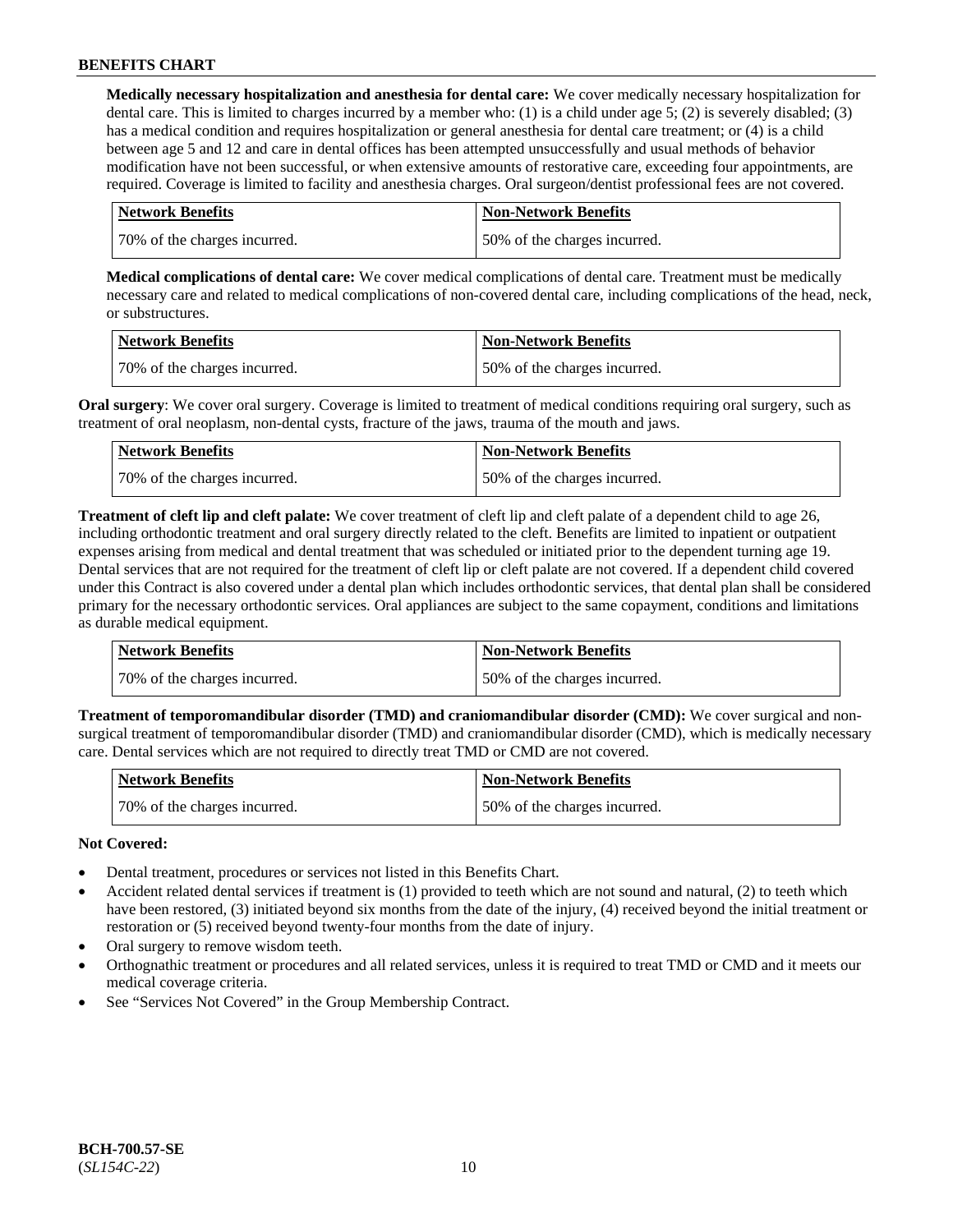## **DIABETES AND HYPERTENSION DISEASE MANAGEMENT PROGRAM**

#### **Covered Services:**

If you meet criteria for coverage, you may qualify for the Diabetes and/or Hypertension Disease Management Program.

The program covers group health coaching which focuses on weight loss, exercise, behavior modification and health education through Omada Health.

| <b>Network Benefits</b>                                     | <b>Non-Network Benefits</b> |
|-------------------------------------------------------------|-----------------------------|
| 100% of the charges incurred.<br>Deductible does not apply. | Not applicable.             |

#### **Not Covered:**

See "Services Not Covered" in the Group Membership Contract.

## **DIABETIC EQUIPMENT AND SUPPLIES**

### **Covered Services:**

We cover physician prescribed medically appropriate and necessary drugs and supplies used in the management and treatment of diabetes for members with gestational, Type I or Type II diabetes including durable diabetic equipment and disposable supplies, as described below.

Certain items are only covered if your condition meets our coverage criteria and obtained through an authorized vendor. For more information on what we cover and any prior authorization requirements, call Member Services or log on to your "*my*HealthPartners" account at [healthpartners.com.](http://www.healthpartners.com/)

Insulin and medications for diabetes are covered as outpatient drugs under the "Prescription Drug Services" section.

**Pumps and Pump Supplies.** These include diabetic insulin pumps, diabetic infusion pumps and infusion pump supplies such as infusion sets, tubing, connectors and syringe reservoirs.

| <b>Network Benefits</b>                                                                     | <b>Non-Network Benefits</b>  |
|---------------------------------------------------------------------------------------------|------------------------------|
| Pumps received at a pharmacy:<br>70% of the charges incurred.<br>Deductible does not apply. | 50% of the charges incurred. |
| Pumps received from a non-pharmacy approved<br>vendor:<br>70% of the charges incurred.      |                              |

### **All other durable equipment and diabetic supplies**

Durable Diabetic Equipment and Supplies. These include continuous glucose monitoring system (CGMS), transmitter, sensors and receivers, diabetic blood glucose monitors and control/calibrating solutions (for checking accuracy or testing equipment and test strips).

Disposable Diabetic Supplies. These are one-time use supplies, including syringes, lancets, lancet devices, blood and urine ketone test strips, and needles.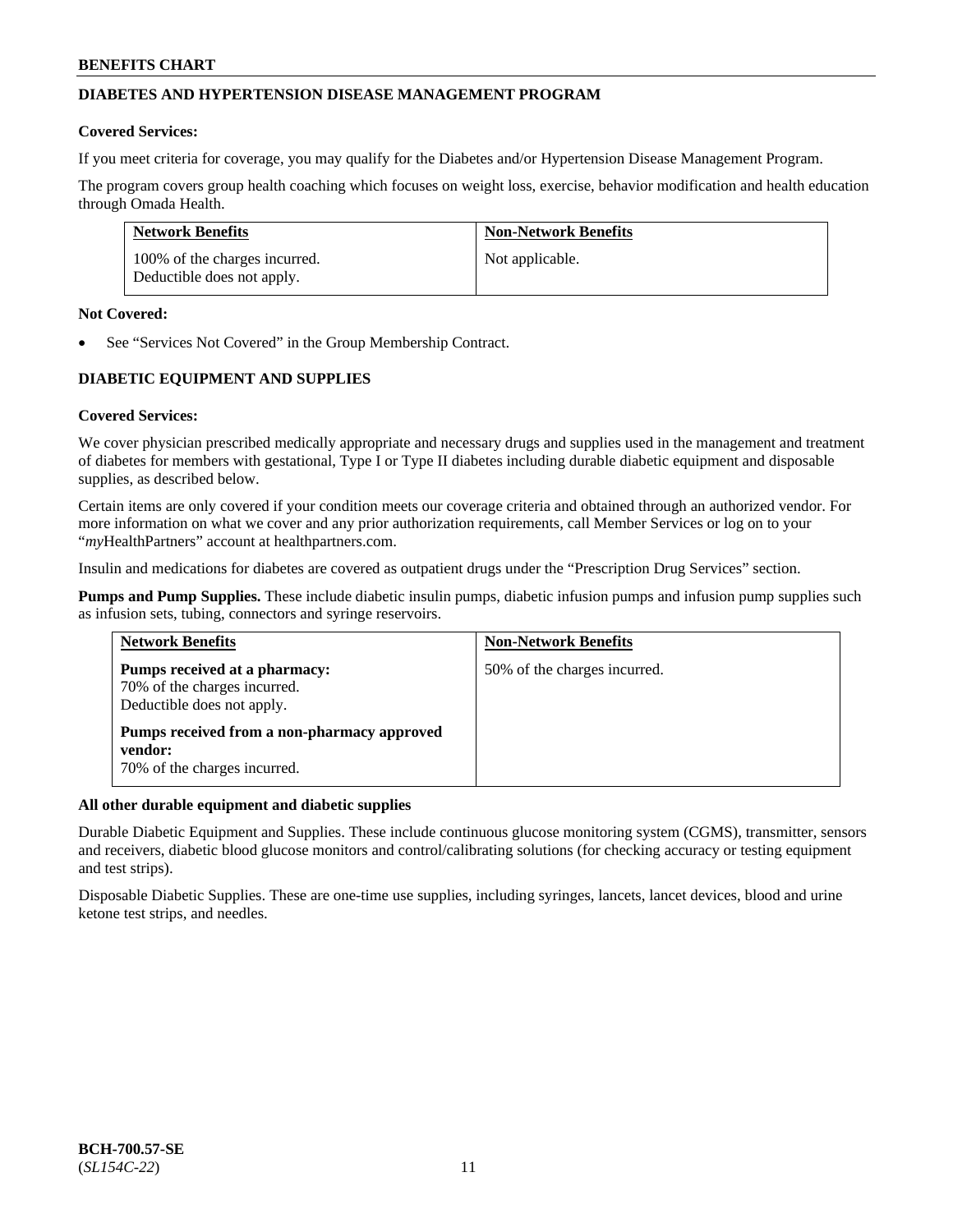Certain diabetic supplies and equipment must be purchased at a pharmacy.

| <b>Network Benefits</b>                                                                                              | <b>Non-Network Benefits</b>  |
|----------------------------------------------------------------------------------------------------------------------|------------------------------|
| If received through a pharmacy:<br>70% of the charges incurred.<br>Deductible does not apply.                        | 50% of the charges incurred. |
| If received through a non-pharmacy provider:<br>70% of the charges incurred if purchased from an<br>approved vendor. |                              |

### **Limitations:**

- No more than a 93-day supply of diabetic supplies is covered and dispensed at a time.
- We require that certain diabetic supplies and equipment be purchased at a pharmacy.
- Diabetic supplies and equipment are limited to certain models and brands.
- Durable medical equipment and supplies must be obtained from or repaired by approved vendors.
- Covered services and supplies are based on established medical policies which are subject to periodic review and modification by the medical directors. Our coverage policy for diabetic supplies includes information on our required models and brands. These medical policies (medical coverage criteria) are available by calling Member Services or logging on to your "*my*HealthPartners" account at [healthpartners.com.](http://www.healthpartners.com/)

## **Not Covered:**

- Replacement or repair of any covered items, if the items are (i) damaged or destroyed by misuse, abuse or carelessness, (ii) lost: or (iii) stolen.
- Duplicate or similar items.
- Labor and related charges for repair of any covered items which are more than the cost of replacement by an approved vendor.
- Batteries for monitors and equipment.
- Sales tax, mailing, delivery charges, service call charges.
- See "Services Not Covered" in the Group Membership Contract.

## **DIAGNOSTIC IMAGING SERVICES**

### **Covered Services:**

We cover diagnostic imaging, when ordered by a provider and provided in a clinic or outpatient hospital facility.

For Network Benefits, non-emergent, scheduled outpatient Magnetic Resonance Imaging (MRI) and Computed Tomography (CT) must be provided at a designated facility. Your physician or facility will obtain or verify prior authorization for these services with HealthPartners, as needed.

We cover services provided in a clinic or outpatient hospital facility (to see the benefit level for inpatient hospital or skilled nursing facility services, see benefits under Inpatient Hospital and Skilled Nursing Facility Services).

### **Outpatient magnetic resonance imaging (MRI) and computed tomography (CT)**

| <b>Network Benefits</b>      | <b>Non-Network Benefits</b>  |
|------------------------------|------------------------------|
| 70% of the charges incurred. | 50% of the charges incurred. |

### **All other outpatient diagnostic imaging services for illness or injury**

### **Services for illness or injury**

| <b>Network Benefits</b>      | <b>Non-Network Benefits</b>   |
|------------------------------|-------------------------------|
| 70% of the charges incurred. | 150% of the charges incurred. |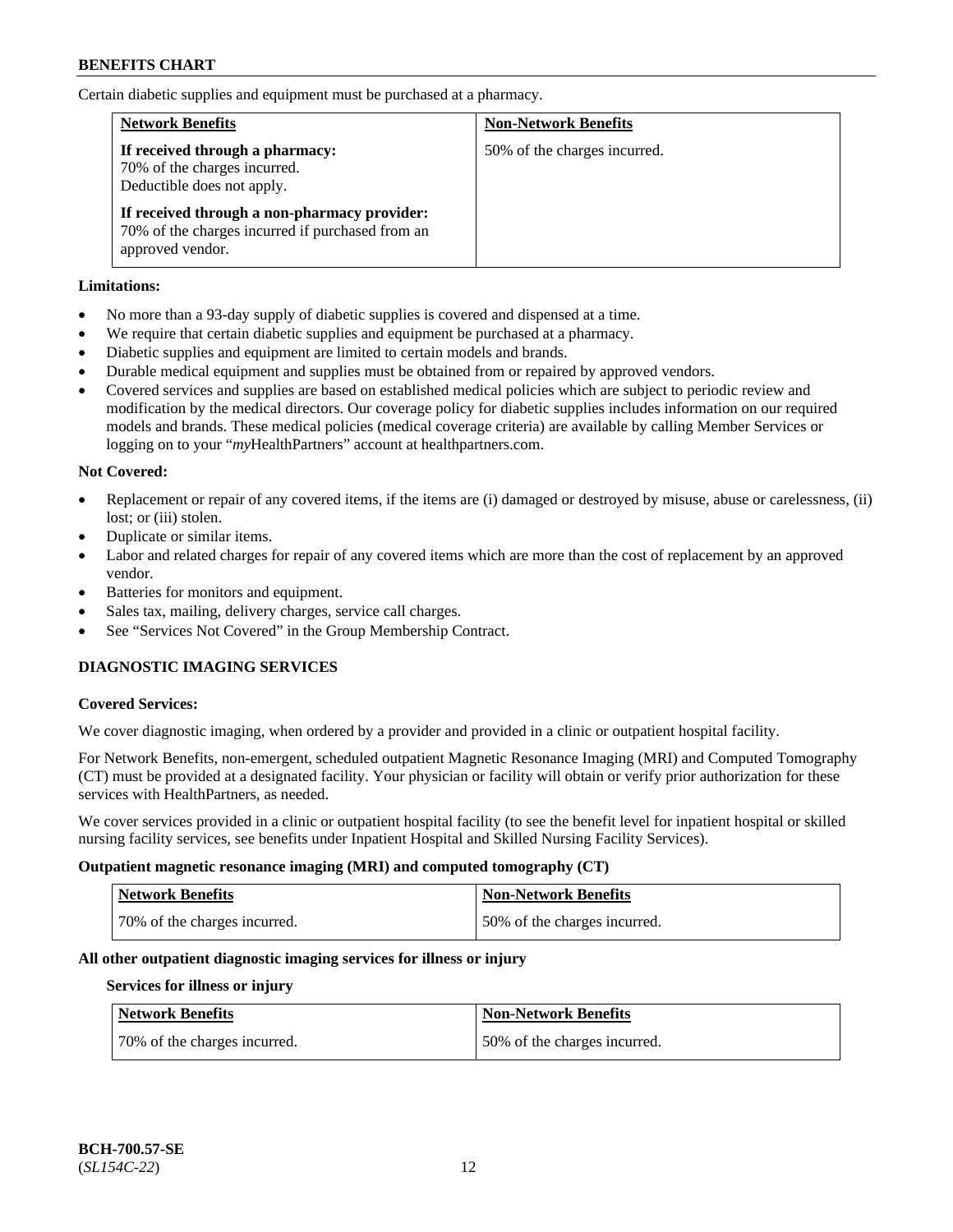#### **Preventive services (MRI/CT procedures are not considered preventive)**

Diagnostic imaging services associated with preventive services are covered at the benefit level shown in the "Preventive Services" section of this Benefits Chart.

#### **Not Covered:**

See "Services Not Covered" in the Group Membership Contract.

### **DURABLE MEDICAL EQUIPMENT, PROSTHETICS, ORTHOTICS, AND SUPPLIES**

#### **Covered Services:**

We cover equipment and services, as described below.

We cover durable medical equipment and services, prosthetics, orthotics and supplies, subject to the limitations below.

External hearing aids (including osseointegrated or bone anchored) for members age 18 or younger who have hearing loss that is not correctable by other covered procedures. Coverage is limited to one basic, standard hearing aid for each ear every three years. A basic hearing aid is defined as a hearing device that consists of a microphone, amplifier, volume control, battery and receiver. It does not include upgrades above and beyond the functionality of a basic hearing aid, including but not limited to hearing improvements for group settings, background noise, Bluetooth/remote control functionality, or extended warranties. Charges for upgrades above the cost of a basic, standard hearing aid are not covered.

Diabetic equipment and supplies are covered under the "Diabetic Equipment and Supplies" section.

#### **Special dietary treatment for Phenylketonuria (PKU) if it meets our medical coverage criteria**

| <b>Network Benefits</b>                                    | <b>Non-Network Benefits</b>  |
|------------------------------------------------------------|------------------------------|
| 70% of the charges incurred.<br>Deductible does not apply. | 50% of the charges incurred. |

## **Oral amino acid based elemental formula if it meets our medical coverage criteria**

| <b>Network Benefits</b>      | ' Non-Network Benefits       |
|------------------------------|------------------------------|
| 70% of the charges incurred. | 50% of the charges incurred. |

#### **All other durable medical equipment, prosthetics, orthotics and supplies**

| <b>Network Benefits</b>      | Non-Network Benefits         |
|------------------------------|------------------------------|
| 70% of the charges incurred. | 50% of the charges incurred. |

#### **Limitations:**

Coverage of durable medical equipment is limited by the following:

- Payment will not exceed the cost of an alternate piece of equipment or service that is effective and medically necessary.
- Wigs for hair loss resulting from alopecia areata are limited to one per calendar year.
- For prosthetic benefits, other than hair prostheses (i.e., wigs) for hair loss resulting from alopecia areata and oral appliances for cleft lip and cleft palate, payment will not exceed the cost of an alternate piece of equipment or service that is effective, medically necessary and enables members to conduct standard activities of daily living.
- We reserve the right to determine if an item will be approved for rental vs. purchase.
- Durable medical equipment and supplies must be obtained from or repaired by approved vendors.
- Covered services and supplies are based on established medical policies, which are subject to periodic review and modification by the medical or dental directors. Our coverage policy for diabetic supplies includes information on our required models and brands. These medical policies (medical coverage criteria) are available by calling Member Services or logging on to your "*my*HealthPartners" account a[t healthpartners.com.](https://www.healthpartners.com/hp/index.html)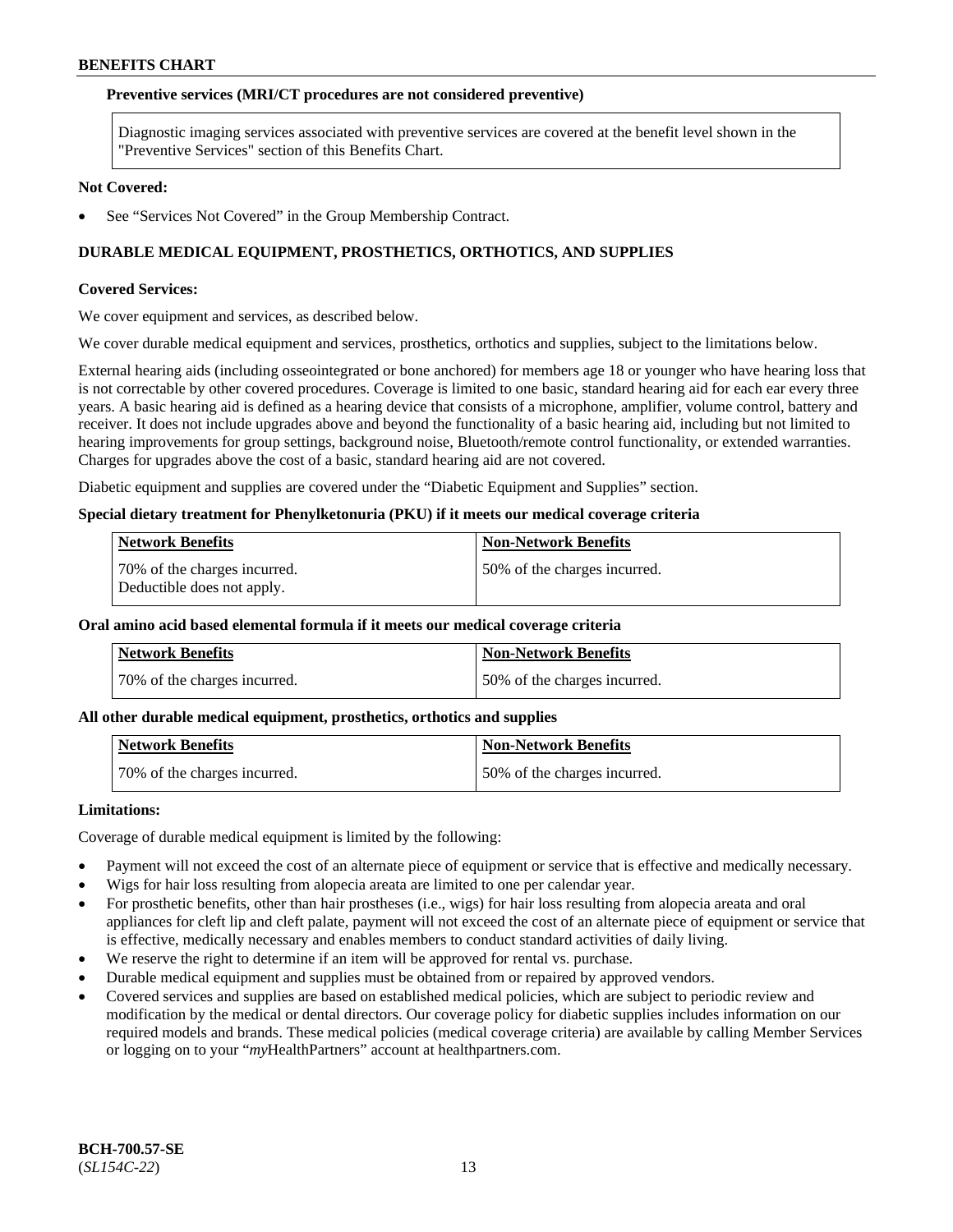## **Not Covered:**

Items that are not eligible for coverage include, but are not limited to:

- Replacement or repair of any covered items, if the items are (i) damaged or destroyed by misuse, abuse or carelessness, (ii) lost; or (iii) stolen.
- Duplicate or similar items.
- Labor and related charges for repair of any covered items which are more than the cost of replacement by an approved vendor.
- Sales tax, mailing, delivery charges, service call charges.
- Items that are primarily educational in nature or for hygiene, vocation, comfort, convenience or recreation.
- Communication aids or devices: equipment to create, replace or augment communication abilities including, but not limited to, speech processors, receivers, communication boards, or computer or electronic assisted communication.
- Hearing aids (implantable and external, including osseointegrated or bone anchored) and their fitting, except as specifically described in this Benefits Chart. This exclusion does not apply to cochlear implants.
- Eyeglasses, contact lenses and their fitting, measurement and adjustment, except as specifically described in this Benefits Chart.
- Hair prostheses (wigs), except as specifically described in this Benefits Chart.
- Household equipment which primarily has customary uses other than medical, such as, but not limited to, exercise cycles, air purifiers, central or unit air conditioners, water purifiers, non-allergenic pillows, mattresses or waterbeds.
- Household fixtures including, but not limited to, escalators or elevators, ramps, swimming pools and saunas.
- Modifications to the structure of the home including, but not limited to, wiring, plumbing or charges for installation of equipment.
- Vehicle, car or van modifications including, but not limited to, hand brakes, hydraulic lifts and car carrier.
- Rental equipment while owned equipment is being repaired by non-contracted vendors, beyond one month rental of medically necessary equipment.
- Other equipment and supplies, including but not limited to assistive devices, that we determine are not eligible for coverage.
- See "Services Not Covered" in the Group Membership Contract.

## **EMERGENCY AND URGENTLY NEEDED CARE SERVICES**

### **Covered Services:**

We cover services for emergency care and urgently needed care if the services are otherwise eligible for coverage under this Benefits Chart.

**Urgently needed care.** These are services to treat an unforeseen illness or injury, which are required in order to prevent a serious deterioration in your health, and which cannot be delayed until the next available clinic or office hours.

### **Urgently needed care at clinics**

| <b>Network Benefits</b>                                                                                                                                                                                                                                                         | <b>Non-Network Benefits</b> |
|---------------------------------------------------------------------------------------------------------------------------------------------------------------------------------------------------------------------------------------------------------------------------------|-----------------------------|
| 70% of the charges incurred.                                                                                                                                                                                                                                                    | See Network Benefits.       |
| <b>First three visits</b>                                                                                                                                                                                                                                                       |                             |
| The first three mental health and substance use disorder<br>visits, urgent care visits, office visits, convenience<br>clinic visits, telephone visits and e-visits (other than<br>Virtuwell) combined in a calendar year are covered at<br>100%, not subject to the deductible. |                             |
| Physicians services are included; however, charges for<br>day treatment services, group visits, office procedures,<br>laboratory, radiology and other ancillary services are<br>not included and will be subject to your deductible and<br>coinsurance.                         |                             |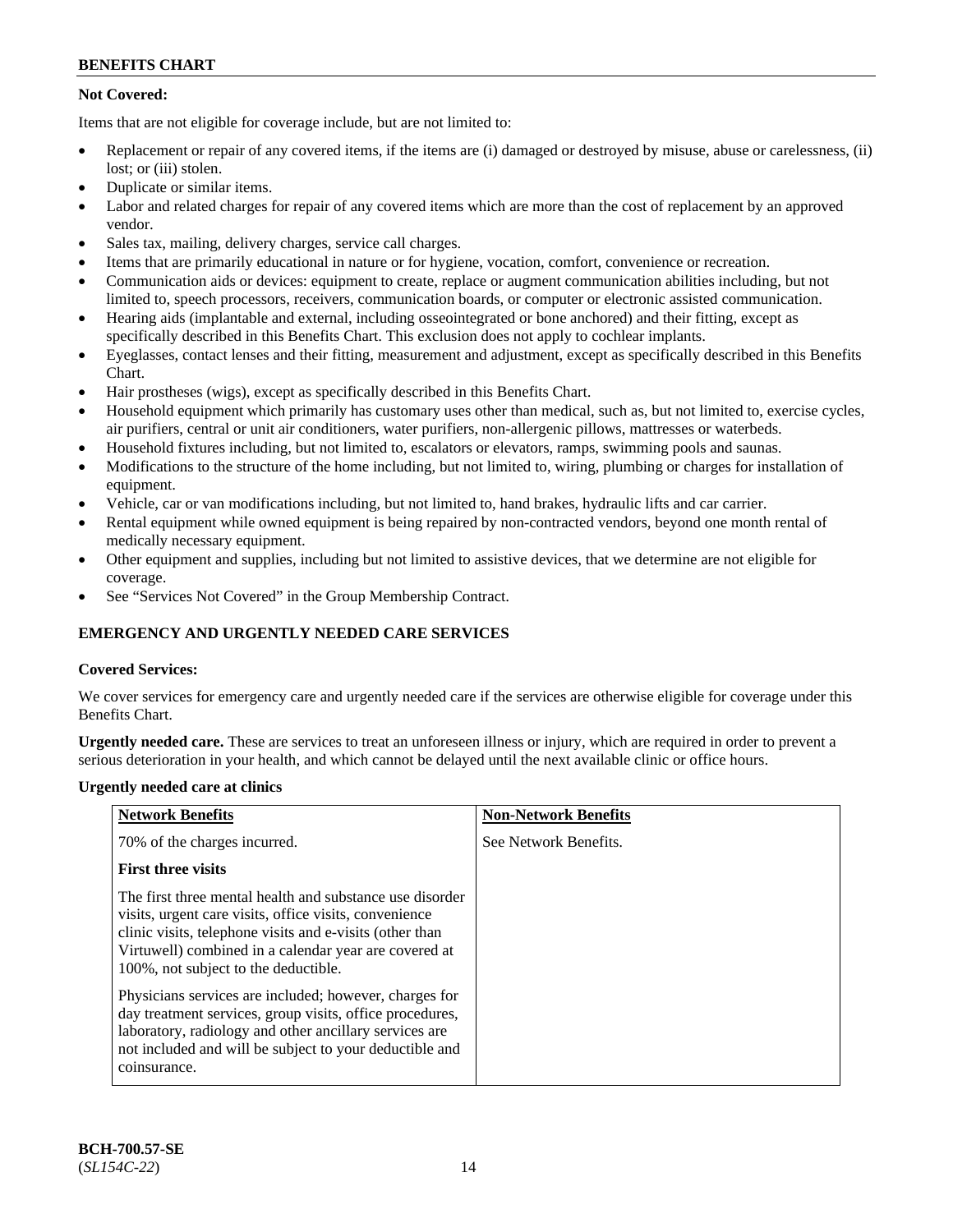**Emergency care.** These are services to treat: (1) the sudden, unexpected onset of illness or injury which, if left untreated or unattended until the next available clinic or office hours, would result in hospitalization, or (2) a condition requiring professional health services immediately necessary to preserve life or stabilize health. Emergency care includes emergency services as defined in Division BB, Title I, Section 102 of the Consolidated Appropriations Act of 2021. Emergency care also includes an immediate response service available on a 24-hour, seven-day-a-week basis for each child, or person, having a psychiatric crisis, a mental health crisis, or a mental health emergency.

When reviewing claims for coverage of emergency services, our medical director will take into consideration a reasonable layperson's belief that the circumstances required immediate medical care that could not wait until the next working day or next available clinic appointment. Emergency care also includes an immediate response service available on a 24-hour, sevenday-a-week basis for each child, or person, having a psychiatric crisis, a mental health crisis, or a mental health emergency.

### **Emergency care in a hospital emergency room, including professional services of a physician**

| Network Benefits             | <b>Non-Network Benefits</b> |
|------------------------------|-----------------------------|
| 70% of the charges incurred. | See Network Benefits.       |

### **Inpatient emergency care in a hospital**

| Network Benefits             | <b>Non-Network Benefits</b> |
|------------------------------|-----------------------------|
| 70% of the charges incurred. | See Network Benefits.       |

## **Not Covered:**

See "Services Not Covered" in the Group Membership Contract.

## **GENE THERAPY**

## **Covered Services:**

We cover gene therapy treatment that meets our current medical coverage criteria.

| <b>Network Benefits</b>                                                                                                                                                                                 | <b>Non-Network Benefits</b> |
|---------------------------------------------------------------------------------------------------------------------------------------------------------------------------------------------------------|-----------------------------|
| Coverage level is same as corresponding Network<br>Benefit, depending on type of service provided, such as<br>Office Visits for Illness or Injury, Inpatient or<br><b>Outpatient Hospital Services.</b> | No Coverage.                |

### **Limitations:**

- Gene therapy must be provided by a designated provider.
- Specific types of gene therapy are limited to therapies and conditions specified in our medical coverage criteria.

## **Not Covered:**

See "Services Not Covered" in the Group Membership Contract.

## **HEALTH EDUCATION**

### **Covered Services:**

We cover education for preventive services and education for the management of chronic health problems (such as diabetes).

| <b>Network Benefits</b>                                     | Non-Network Benefits         |
|-------------------------------------------------------------|------------------------------|
| 100% of the charges incurred.<br>Deductible does not apply. | 50% of the charges incurred. |

## **Not Covered:**

See "Services Not Covered" in the Group Membership Contract.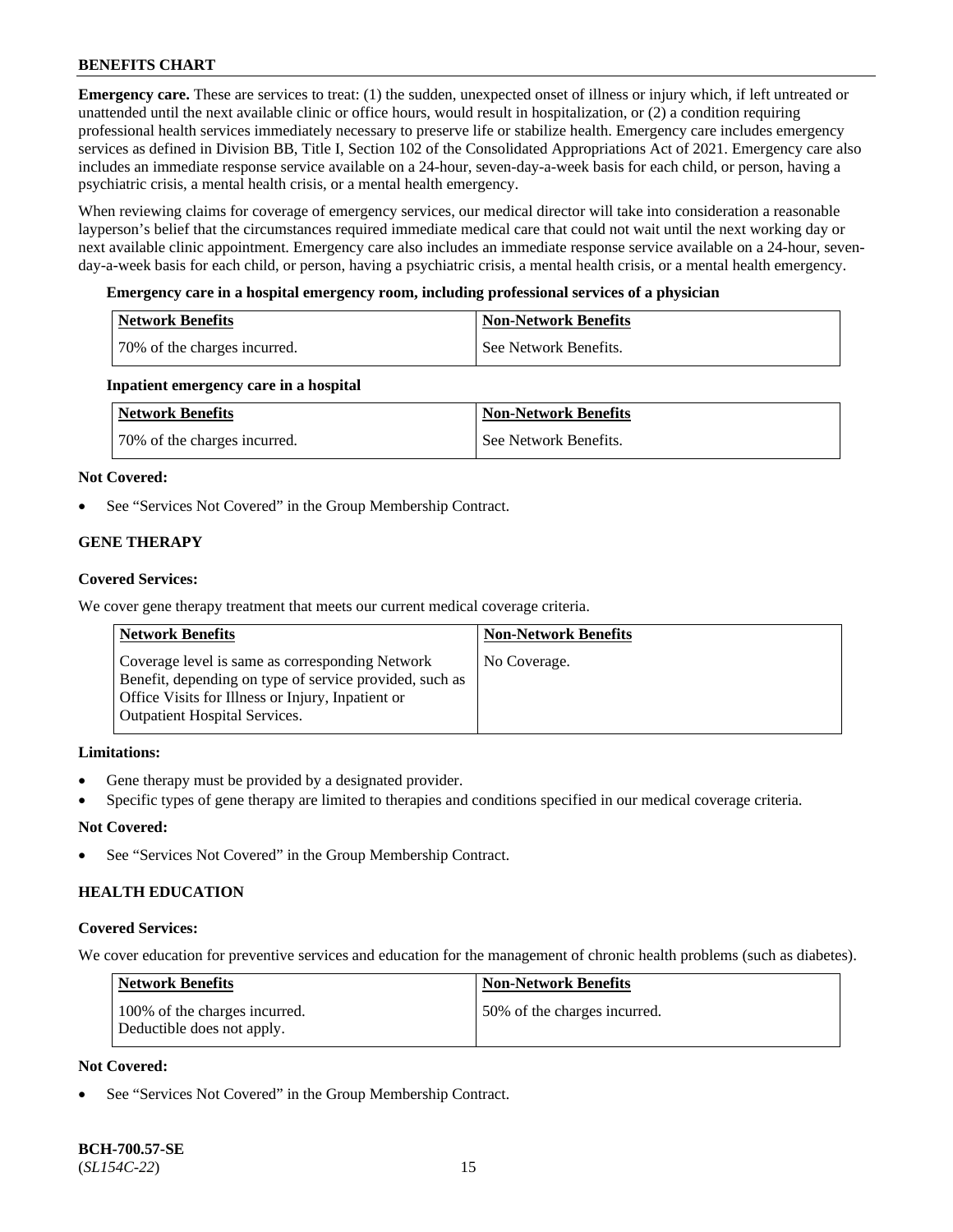## **HOME-BASED COMPREHENSIVE HEALTH RISK ASSESSMENT**

#### **Covered Services:**

If you meet our criteria for coverage, you may qualify for our home-based comprehensive health risk assessment program. The program covers a health assessment with a designated nurse practitioner.

| Network Benefits                                            | Non-Network Benefits |
|-------------------------------------------------------------|----------------------|
| 100% of the charges incurred.<br>Deductible does not apply. | No Coverage.         |

#### **Not Covered:**

See "Services Not Covered" in the Group Membership Contract.

## **HOME HEALTH SERVICES**

#### **Covered Services:**

We cover skilled nursing services, physical therapy, occupational therapy, speech therapy, respiratory therapy and other therapeutic services, non-routine prenatal and postnatal services, routine postnatal well child visits (as described in the Medical Coverage Criteria), phototherapy services for newborns, home health aide services and other eligible home health services when provided in your home, if you are homebound (i.e., unable to leave home without considerable effort due to a medical condition. Lack of transportation does not constitute homebound status). For phototherapy services for newborns and high risk pre-natal services, supplies and equipment are included.

We cover total parenteral nutrition/intravenous ("TPN/IV") therapy, equipment, supplies and drugs in connection with IV therapy. IV line care kits are covered under Durable Medical Equipment.

You do not need to be homebound to receive total parenteral nutrition/intravenous ("TPN/IV") therapy.

We cover palliative care benefits. Palliative care includes symptom management, education and establishing goals of care. We waive the requirement that you be homebound for a limited number of home visits for palliative care (as shown in the Benefits Chart), if you have a life-threatening, non-curable condition which has a prognosis of survival of two years or less. Additional palliative care visits are eligible under the home health services benefit if you are homebound and meet all other requirements defined in this section.

Home health services are eligible and covered only when:

- medically necessary; and
- provided as rehabilitative care, terminal care or maternity care; and
- ordered by a physician, and included in the written home care plan.

#### **Physical therapy, occupational therapy, speech therapy, respiratory therapy, home health aide services and palliative care**

| <b>Network Benefits</b>       | Non-Network Benefits         |
|-------------------------------|------------------------------|
| 170% of the charges incurred. | 50% of the charges incurred. |

**TPN/IV therapy, skilled nursing services, non-routine prenatal/postnatal services, and phototherapy**

| <b>Network Benefits</b>      | <b>Non-Network Benefits</b>  |
|------------------------------|------------------------------|
| 70% of the charges incurred. | 50% of the charges incurred. |

Each 24-hour visit (or shifts of up to 24-hour visits) equals one visit and counts toward the Maximum visits for all other services shown below. Any visit that lasts less than 24 hours, regardless of the length of the visit, will count as one visit toward the Maximum visits for all other services shown below. All visits must be medically necessary and benefit eligible.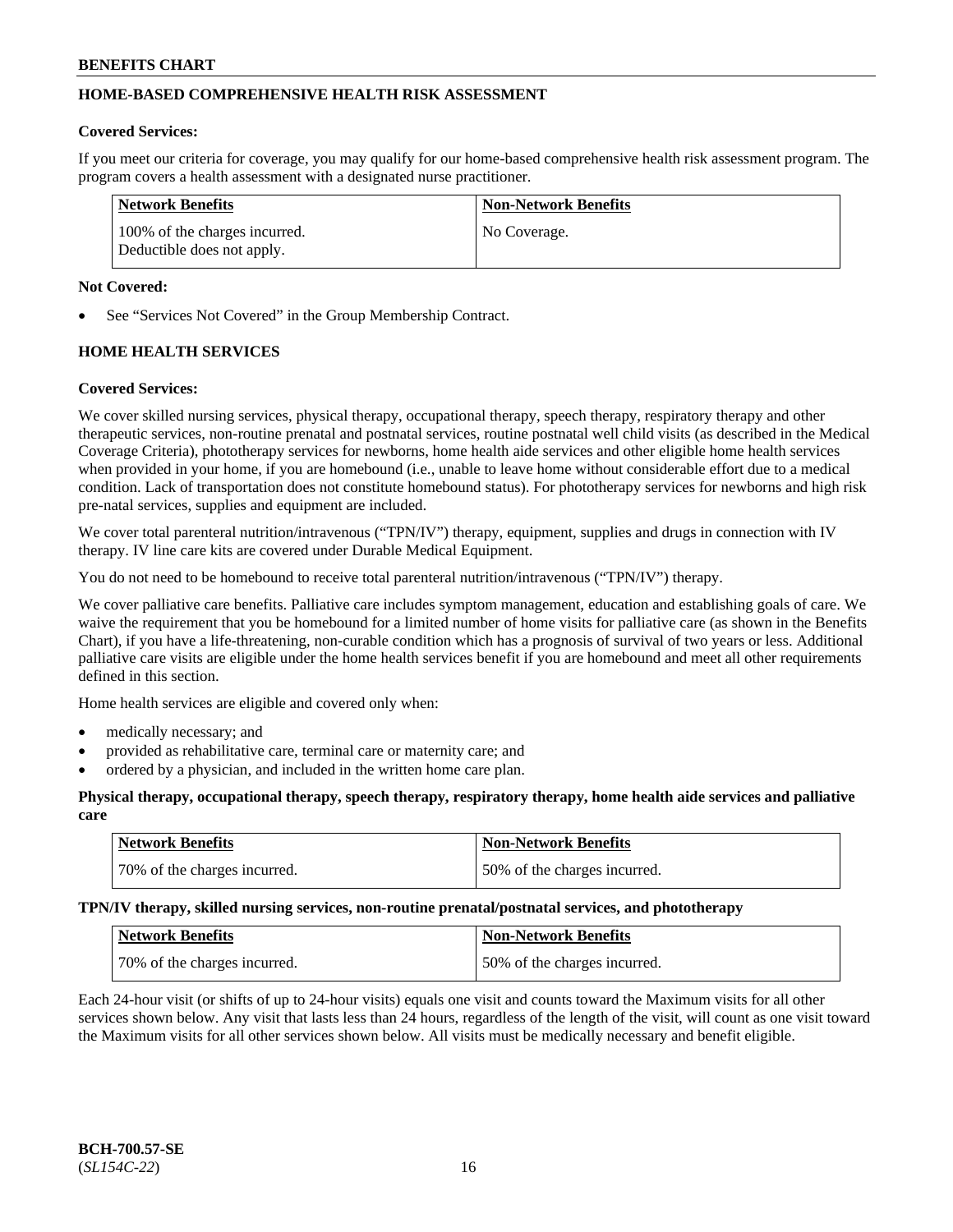### **Routine postnatal well child visits**

| <b>Network Benefits</b>                                     | Non-Network Benefits         |
|-------------------------------------------------------------|------------------------------|
| 100% of the charges incurred.<br>Deductible does not apply. | 50% of the charges incurred. |

#### **Maximum visits for palliative care**

If you are eligible to receive palliative care in the home and you are not homebound, there is a maximum of 12 visits per calendar year.

#### **Maximum visits for all other services**

| Network Benefits              | <b>Non-Network Benefits</b>  |
|-------------------------------|------------------------------|
| 120 visits per calendar year. | 60 visits per calendar year. |

Each visit provided under the Network Benefits and Non-Network Benefits counts toward the maximums shown under all Maximum visits sections. The routine postnatal well child visit does not count toward the visit limit.

#### **Limitations:**

- Home health services are not provided as a substitute for a primary caregiver in the home or as relief (respite) for a primary caregiver in the home. We will not reimburse family members or residents in your home for the above services.
- A service shall not be considered a skilled nursing service merely because it is performed by, or under the direct supervision of, a licensed nurse. Where a service (such as tracheotomy suctioning or ventilator monitoring) or like services, can be safely and effectively performed by a non-medical person (or self-administered), without the direct supervision of a licensed nurse, the service shall not be regarded as a skilled nursing service, whether or not a skilled nurse actually provides the service. The unavailability of a competent person to provide a non-skilled service shall not make it a skilled service when a skilled nurse provides it. Only the skilled nursing component of so-called "blended" services (i.e. services which include skilled and non-skilled components) are covered under this Benefits Chart.

### **Not Covered:**

- Financial or legal counseling services.
- Housekeeping or meal services in your home.
- Private duty nursing services. This exclusion does not apply if covered person is also covered under Medical Assistance under 256B.0625, subdivision 7, with the exception of section 256B.0654 subdivision 4.
- Services provided by a family member or enrollee, or a resident in the enrollee's home.
- Vocational rehabilitation and recreational or educational therapy. Recreation therapy is therapy provided solely for the purpose of recreation, including but not limited to: (a) requests for physical therapy or occupational therapy to improve athletic ability, and (b) braces or guards to prevent sports injuries.
- See "Services Not Covered" in the Group Membership Contract.

### **HOME HOSPICE SERVICES**

#### **Applicable Definitions:**

**Part-time.** This is up to two hours of service per day, more than two hours is considered continuous care.

**Continuous Care.** This is from two to twelve hours of service per day provided by a registered nurse, licensed practical nurse, or home health aide, during a period of crisis in order to maintain a terminally ill patient at home.

**Appropriate Facility.** This is a nursing home, hospice residence, or other inpatient facility.

**Custodial Care Related to Hospice Services.** This means providing assistance in the activities of daily living and the care needed by a terminally ill patient which can be provided by primary caregiver (i.e., family member or friend) who is responsible for the patient's home care.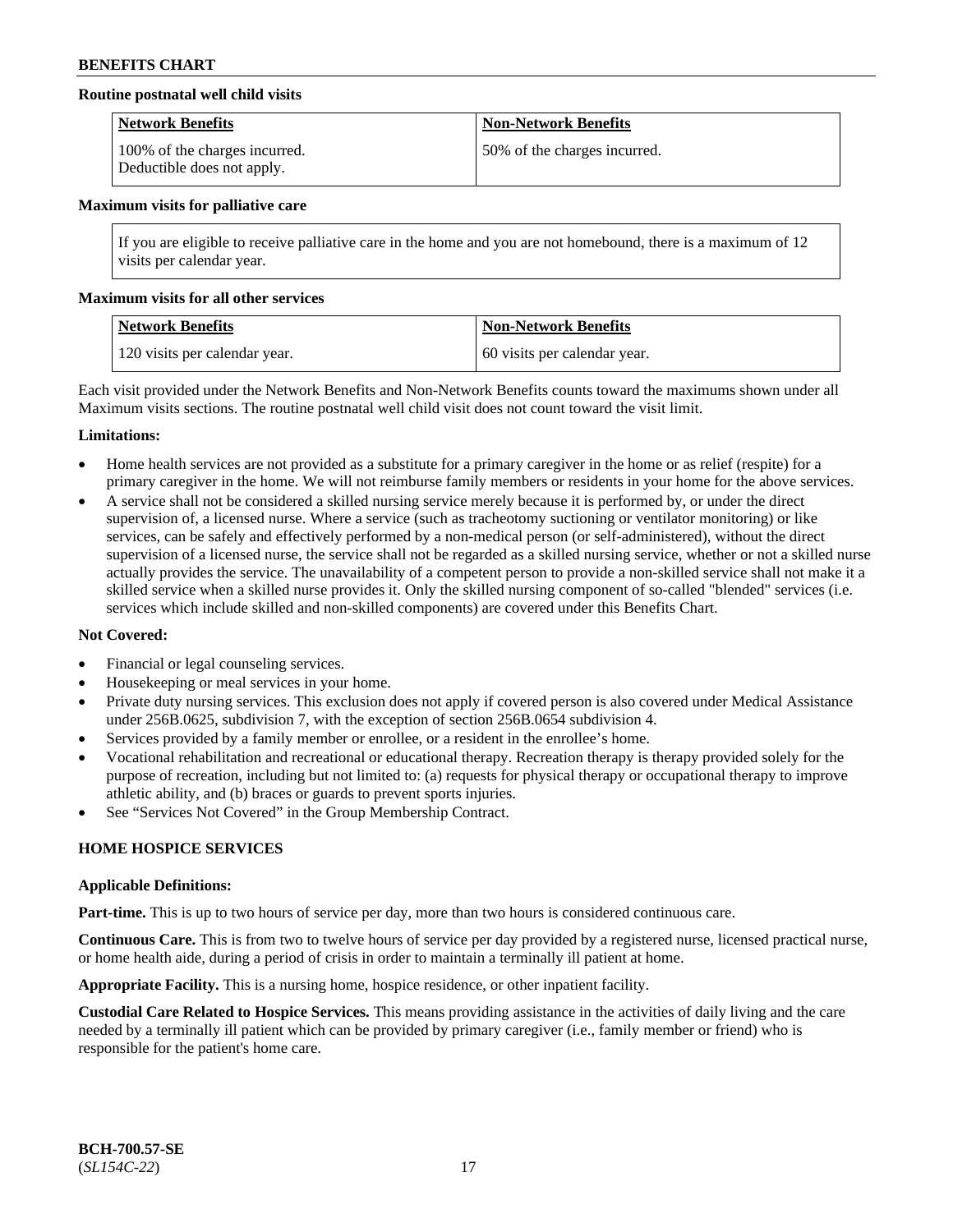### **Covered Services:**

**Home Hospice Program.** We cover the services described below if you are terminally ill and accepted as a home hospice program participant. You must meet the eligibility requirements of the program, and elect to receive services through the home hospice program. The services will be provided in your home, with inpatient care available when medically necessary as described below. If you elect to receive hospice services, you do so in lieu of curative treatment for your terminal illness for the period you are enrolled in the home hospice program.

**Eligibility:** In order to be eligible to be enrolled in the home hospice program, you must: (1) be a terminally ill patient (prognosis of six months or less); (2) have chosen a palliative treatment focus (i.e., emphasizing comfort and supportive services rather than treatment attempting to cure the disease or condition); and (3) continue to meet the terminally ill prognosis as reviewed by our medical director or his or her designee over the course of care. You may withdraw from the home hospice program at any time.

**Eligible Services:** Hospice services include the following services provided in accordance with an approved hospice treatment plan.

- Home Health Services:
	- o Part-time care provided in your home by an interdisciplinary hospice team (which may include a physician, nurse, social worker, and spiritual counselor) and medically necessary home health services are covered.
	- o One or more periods of continuous care in your home or in a setting which provides day care for pain or symptom management, when medically necessary, will be covered.
	- Inpatient Services: We cover medically necessary inpatient services.
- Other Services:
	- o Respite care is covered for care in your home or in an appropriate facility, to give your primary caregivers (i.e., family members or friends) rest and/or relief when necessary in order to maintain a terminally ill patient at home.
	- o Medically necessary medications for pain and symptom management.
	- Semi-electric hospital beds and other durable medical equipment are covered.
	- o Emergency and non-emergency care is covered.

| <b>Network Benefits</b>      | <b>Non-Network Benefits</b>  |
|------------------------------|------------------------------|
| 70% of the charges incurred. | 50% of the charges incurred. |

Respite care is limited to 5 days per episode, and respite care and continuous care combined are limited to 30 days.

### **Not Covered:**

- Financial or legal counseling services.
- Housekeeping or meal services in your home.
- Custodial or maintenance care related to hospice services, whether provided in the home or in a nursing home.
- Any service not specifically described as covered services under this home hospice services benefits.
- Any services provided by members of your family or residents in your home.
- See "Services Not Covered" in the Group Membership Contract.

### **HOSPITAL AND SKILLED NURSING FACILITY SERVICES**

#### **Covered Services:**

We cover services as described below.

#### **Medical or surgical hospital services**

**Inpatient hospital services:** We cover the following medical or surgical services, for the treatment of acute illness or injury, which require the level of care only provided in an acute care facility. These services must be authorized by a physician.

Inpatient hospital services include: room and board; the use of operating or maternity delivery rooms; intensive care facilities; newborn nursery facilities; general nursing care, anesthesia, laboratory and diagnostic imaging services, radiation therapy, physical therapy, prescription drugs or other medications administered during treatment, blood and blood products (unless replaced), and blood derivatives, and other diagnostic or treatment related hospital services; physician and other professional medical and surgical services provided while in the hospital, including gender confirmation surgery that meets medical coverage criteria.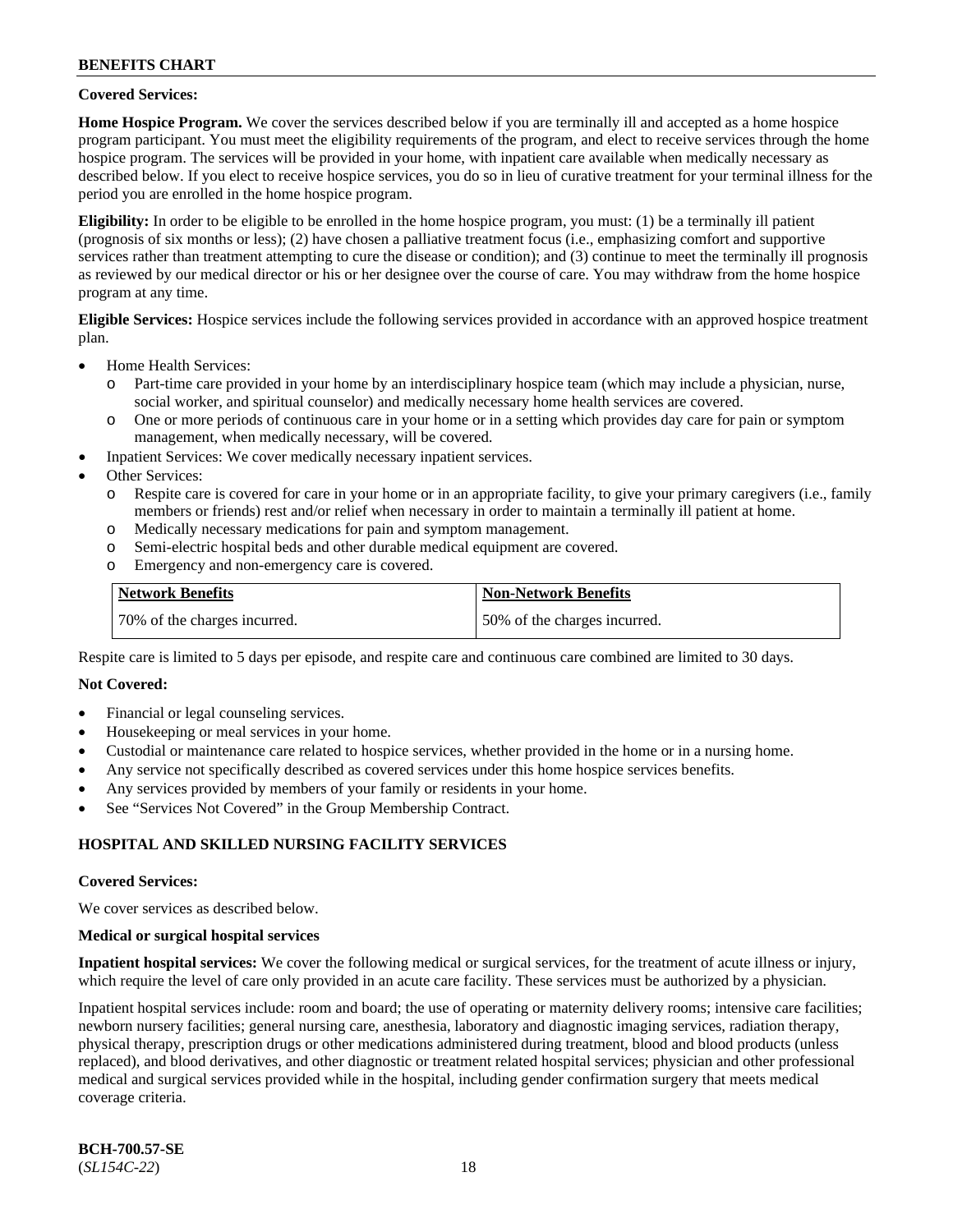We cover up to 120 hours of services provided by a private duty nurse or personal care assistant who has provided home care services to a ventilator-dependent patient, solely for the purpose of assuring adequate training of the hospital staff to communicate with that patient.

Services for items for personal convenience, such as television rental, are not covered.

We cover, following a vaginal delivery, a minimum of 48 hours of inpatient care for the mother and newborn child. We cover, following a caesarean section delivery, a minimum of 96 hours of inpatient care for the mother and newborn child. If the duration of inpatient care is less than these minimums, we also cover a minimum of one home visit by a registered nurse for post-delivery care, within four days of discharge of the mother and newborn child. Services provided by the registered nurse include, but are not limited to, parent education, assistance and training in breast and bottle feeding, and conducting any necessary and appropriate clinical tests. We shall not provide any compensation or other non-medical remuneration to encourage a mother and newborn to leave inpatient care before the duration minimums specified.

Group health plans and health insurance issuers generally may not, under Federal law, restrict benefits for any hospital length of stay in connection with childbirth for the mother of newborn child to less than 48 hours following a vaginal delivery, or less than 96 hours following a caesarean section. However, Federal law generally does not prohibit the mother's or newborn's attending provider, after consulting with the mother, from discharging the mother or her newborn earlier than 48 hours (or 96 hours as applicable). In any case plans and issuers may not, under Federal law, require that a provider obtain authorization from the plan or the insurance issuer for prescribing a length of stay not in excess of 48 hours (or 96 hours).

| Network Benefits             | <b>Non-Network Benefits</b>  |
|------------------------------|------------------------------|
| 70% of the charges incurred. | 50% of the charges incurred. |

Each member's admission or confinement, including that of a newborn child, is separate and distinct from the admission or confinement of any other member.

**Outpatient hospital, ambulatory care or surgical facility services:** We cover the following medical and surgical services, for diagnosis or treatment of illness or injury on an outpatient basis. These services must be authorized by a physician.

Outpatient services include: use of operating rooms, maternity delivery rooms or other outpatient departments, rooms or facilities; and the following outpatient services: general nursing care, anesthesia, laboratory and diagnostic imaging services, radiation therapy, physical therapy, drugs administered during treatment, blood and blood products (unless replaced), and blood derivatives, and other diagnostic or treatment related outpatient services; physician and other professional medical and surgical services provided while an outpatient, including gender confirmation surgery that meets medical coverage criteria.

For Network Benefits, non-emergent, scheduled outpatient Magnetic Resonance Imaging (MRI) and Computed Tomography (CT) must be provided at a designated facility. Your physician and facility will obtain or verify authorization for these services with HealthPartners, as needed.

To see the benefit level for diagnostic imaging services, laboratory services and physical therapy, see benefits under Diagnostic Imaging Services, Laboratory Services and Physical Therapy in this Benefits Chart.

| <b>Network Benefits</b>      | <b>Non-Network Benefits</b>  |
|------------------------------|------------------------------|
| 70% of the charges incurred. | 50% of the charges incurred. |

### **Skilled nursing facility care**

We cover room and board, daily skilled nursing and related ancillary services for post-acute treatment and rehabilitative care of illness or injury that meets medical coverage criteria.

| Network Benefits                              | <b>Non-Network Benefits</b>                   |
|-----------------------------------------------|-----------------------------------------------|
| 170% of the charges incurred.                 | 50% of the charges incurred.                  |
| Limited to 120 day maximum per calendar year. | Limited to 120 day maximum per calendar year. |

Each day of services provided under the Network Benefits and Non-Network Benefits combined, counts toward the maximums shown above.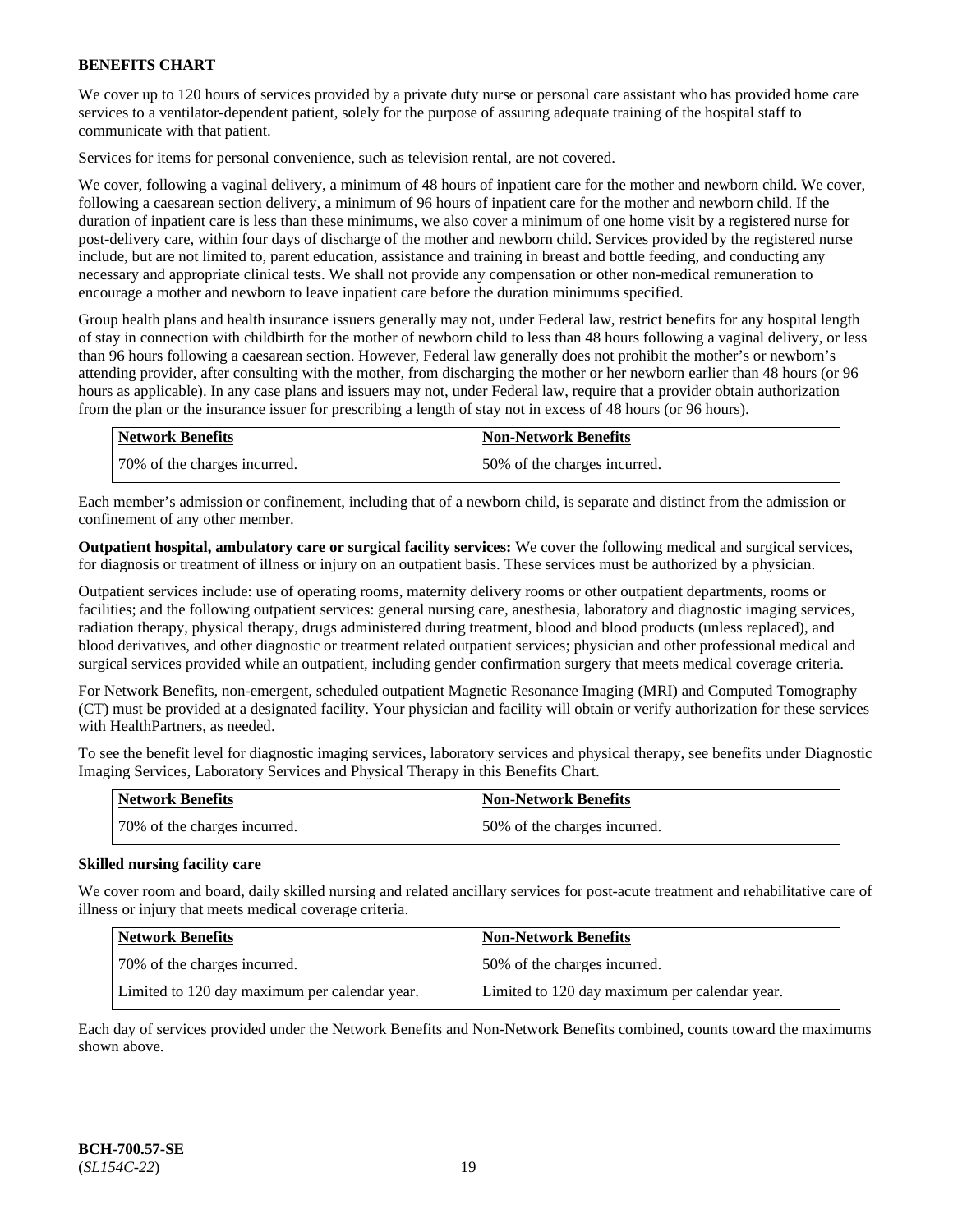### **Not Covered:**

- Services for items for personal convenience, such as television rental.
- See "Services Not Covered" in the Group Membership Contract.

## **INFERTILITY DIAGNOSIS**

#### **Covered Services:**

We cover the diagnosis of infertility. These services include diagnostic procedures and tests provided in connection with an infertility evaluation, office visits and consultations to diagnose infertility.

| <b>Network Benefits</b>      | <b>Non-Network Benefits</b> |
|------------------------------|-----------------------------|
| 70% of the charges incurred. | See Network Benefits.       |

Coverage is limited to office visits and consultations to diagnose infertility. Treatment is not covered.

#### **Not Covered:**

- Infertility/fertility treatment, including but not limited to, office visits, laboratory services and diagnostic imaging services and fertility drugs; reversal of sterilization; and sperm, ova or embryo acquisition, retrieval or storage; however, we do cover office visits and consultations to diagnose infertility.
- Services related to the establishment of surrogate pregnancy and fees for a surrogate. However, pregnancy and maternity services are covered for a member under this Benefits Chart, including a surrogate pregnancy.
- See "Services Not Covered" in the Group Membership Contract.

## **LABORATORY SERVICES**

## **Covered Services:**

We cover laboratory tests when ordered by a provider and provided in a clinic or outpatient hospital facility.

To see the benefit level for inpatient hospital or skilled nursing facility services, see benefits under Inpatient Hospital and Skilled Nursing Facility Services in this Benefits Chart.

**Prostate-specific antigen (PSA) testing.** We cover prostate cancer screening for men 40 years of age or over who are symptomatic or in a high-risk category and for all men 50 years of age or older.

| <b>Network Benefits</b>      | Non-Network Benefits         |
|------------------------------|------------------------------|
| 70% of the charges incurred. | 50% of the charges incurred. |

#### **All other laboratory services**

#### **Services for illness or injury**

| Network Benefits             | Non-Network Benefits         |
|------------------------------|------------------------------|
| 70% of the charges incurred. | 50% of the charges incurred. |

#### **Preventive services**

Laboratory services associated with preventive services are covered at the benefit level shown in the "Preventive Services" section of this Benefits Chart.

### **Not Covered:**

See "Services Not Covered" in the Group Membership Contract.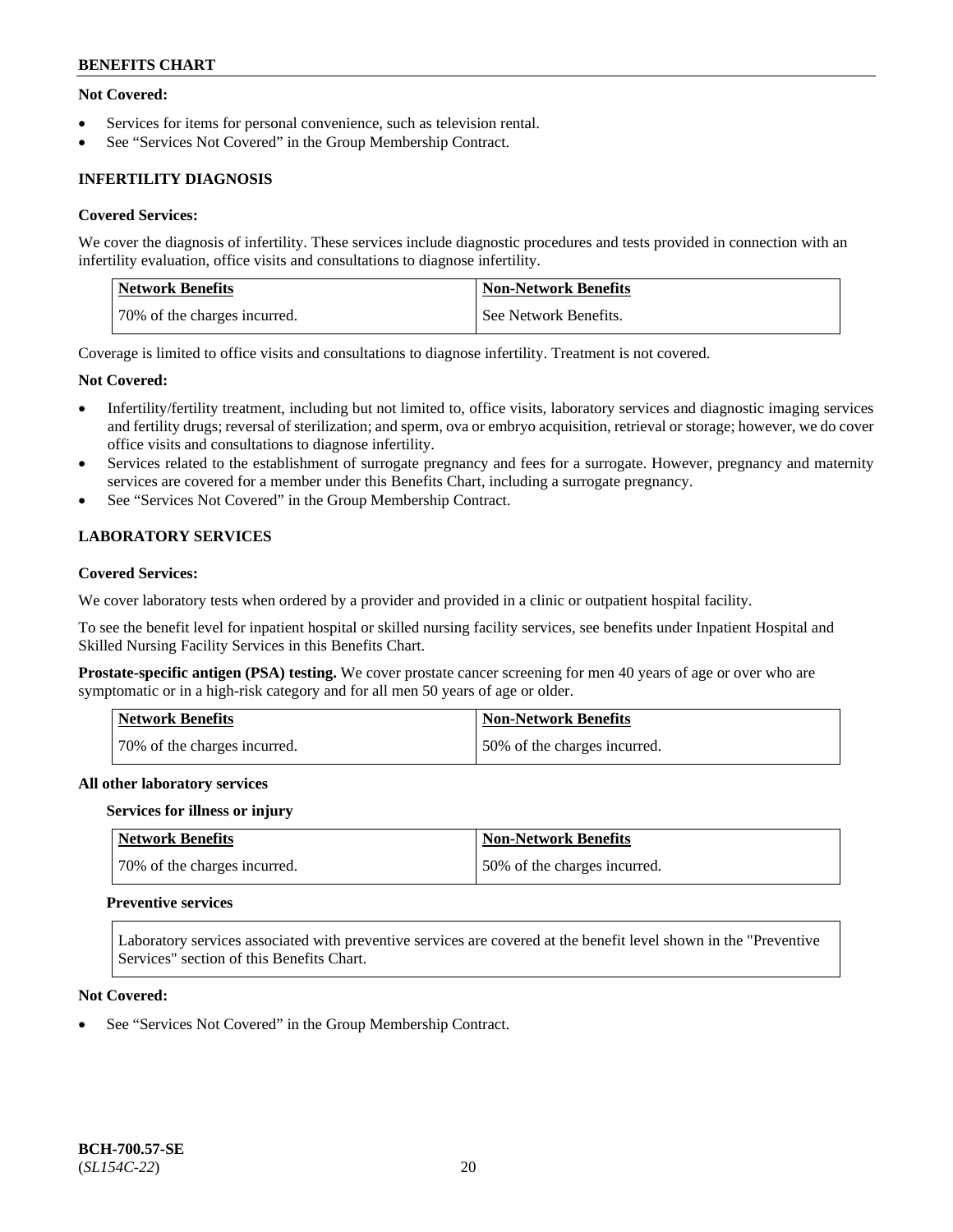## **LYME DISEASE SERVICES**

### **Covered Services:**

We cover services for the treatment of Lyme disease.

| <b>Network Benefits</b>                                | <b>Non-Network Benefits</b>                                  |
|--------------------------------------------------------|--------------------------------------------------------------|
| Coverage level is same as corresponding Network        | Coverage level is same as corresponding Non-Network          |
| Benefit, depending on type of service provided such as | Benefit, depending on type of service provided, such as      |
| Office Visits for Illness or Injury, Inpatient or      | Office Visits for Illness or Injury, Inpatient or Outpatient |
| <b>Outpatient Hospital Services.</b>                   | Hospital Services.                                           |

### **Not Covered:**

See "Services Not Covered" in the Group Membership Contract.

## **MASTECTOMY RECONSTRUCTION BENEFIT**

## **Covered Services:**

We cover reconstruction of the breast on which the mastectomy has been performed; surgery and reconstruction of the other breast to produce symmetrical appearance, and prostheses and physical complications of all stages of mastectomy, including lymphedemas.

| <b>Network Benefits</b>                                 | <b>Non-Network Benefits</b>                             |
|---------------------------------------------------------|---------------------------------------------------------|
| Coverage level is same as corresponding Network         | Coverage level is same as corresponding Non-Network     |
| Benefit, depending on type of service provided, such as | Benefit, depending on type of service provided, such as |
| Office Visits for Illness or Injury, Inpatient or       | Office Visits for Illness or Injury, Inpatient or       |
| <b>Outpatient Hospital Services.</b>                    | <b>Outpatient Hospital Services.</b>                    |

### **Not Covered:**

See "Services Not Covered" in the Group Membership Contract.

## **MEDICATION THERAPY DISEASE MANAGEMENT PROGRAM**

### **Covered Services:**

If you meet our criteria for coverage, you may qualify for our Medication Therapy Disease Management Program.

The program covers consultations with a designated pharmacist.

Covered services are based on established medical policies, which are subject to periodic review and modification by the medical directors. These medical policies (medical coverage criteria) are available online at [healthpartners.com](https://www.healthpartners.com/hp/index.html) or by calling Member Services.

| Network Benefits                                            | <b>Non-Network Benefits</b> |
|-------------------------------------------------------------|-----------------------------|
| 100% of the charges incurred.<br>Deductible does not apply. | No Coverage.                |

### **Not Covered:**

See "Services Not Covered" in the Group Membership Contract.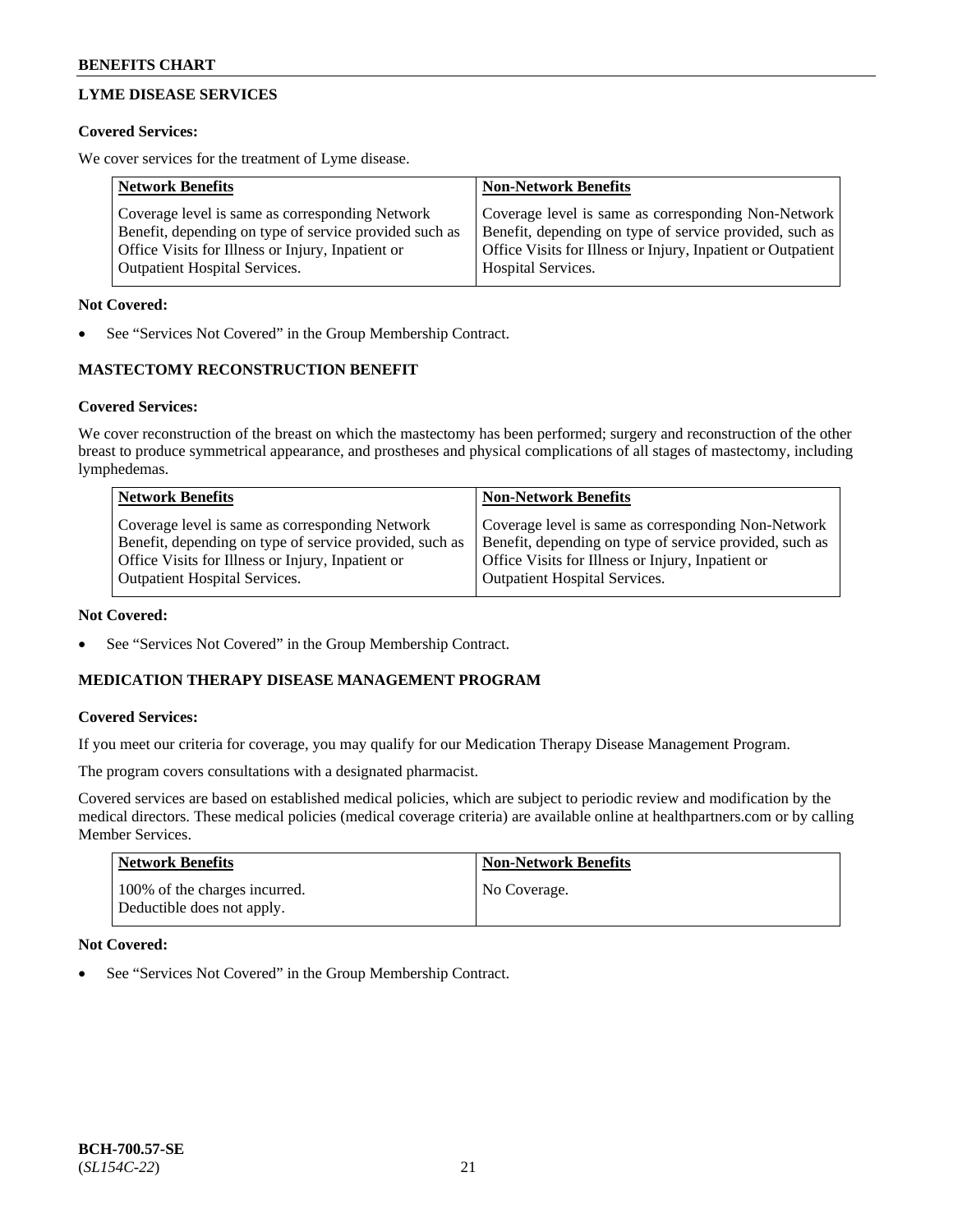## **OFFICE VISITS FOR ILLNESS OR INJURY**

### **Covered Services:**

We cover the following when medically necessary: professional medical and surgical services and related supplies, including biofeedback, of physicians and other health care providers; blood and blood products (unless replaced) and blood derivatives.

We cover diagnosis and treatment of illness or injury to the eyes. Where contact or eyeglass lenses are prescribed as medically necessary for the post-operative treatment of cataracts or for the treatment of aphakia, acute or chronic corneal pathology, or keratoconous, we cover the initial evaluation, lenses and fitting. Members must pay for lens replacement beyond the initial pair.

We also provide coverage for the initial physical evaluation of a child if it is ordered by a Minnesota juvenile court.

Services received via video, e-visit or telephone are covered under the "Telehealth/Telemedicine Services" section.

### **Office Visits**

| <b>Network Benefits</b>      | <b>Non-Network Benefits</b>  |
|------------------------------|------------------------------|
| 70% of the charges incurred. | 50% of the charges incurred. |

### **Convenience clinics**

| <b>Network Benefits</b>      | <b>Non-Network Benefits</b>   |
|------------------------------|-------------------------------|
| 70% of the charges incurred. | 150% of the charges incurred. |

### **First three visits**

|--|

The first three mental health and substance use disorder visits, urgent care visits, office visits, convenience clinic visits, telephone visits and e-visits (other than Virtuwell) combined in a calendar year are covered at 100%, not subject to the deductible. Then services will be covered at the coinsurance and deductible indicated for mental health and substance use disorder visits, urgent care visits, office visits, convenience clinic visits, telephone visits and e-visits (other than Virtuwell). Physician services are included; however charges for day treatment services, group visits, office procedures,

laboratory, radiology and other ancillary services are not included and will be subject to your deductible and coinsurance.

### **Injections administered in a physician's office, other than immunizations**

### **Allergy injections**

| <b>Network Benefits</b>      | <b>Non-Network Benefits</b>  |
|------------------------------|------------------------------|
| 70% of the charges incurred. | 50% of the charges incurred. |

### **All other injections**

| <b>Network Benefits</b>      | Non-Network Benefits         |
|------------------------------|------------------------------|
| 70% of the charges incurred. | 50% of the charges incurred. |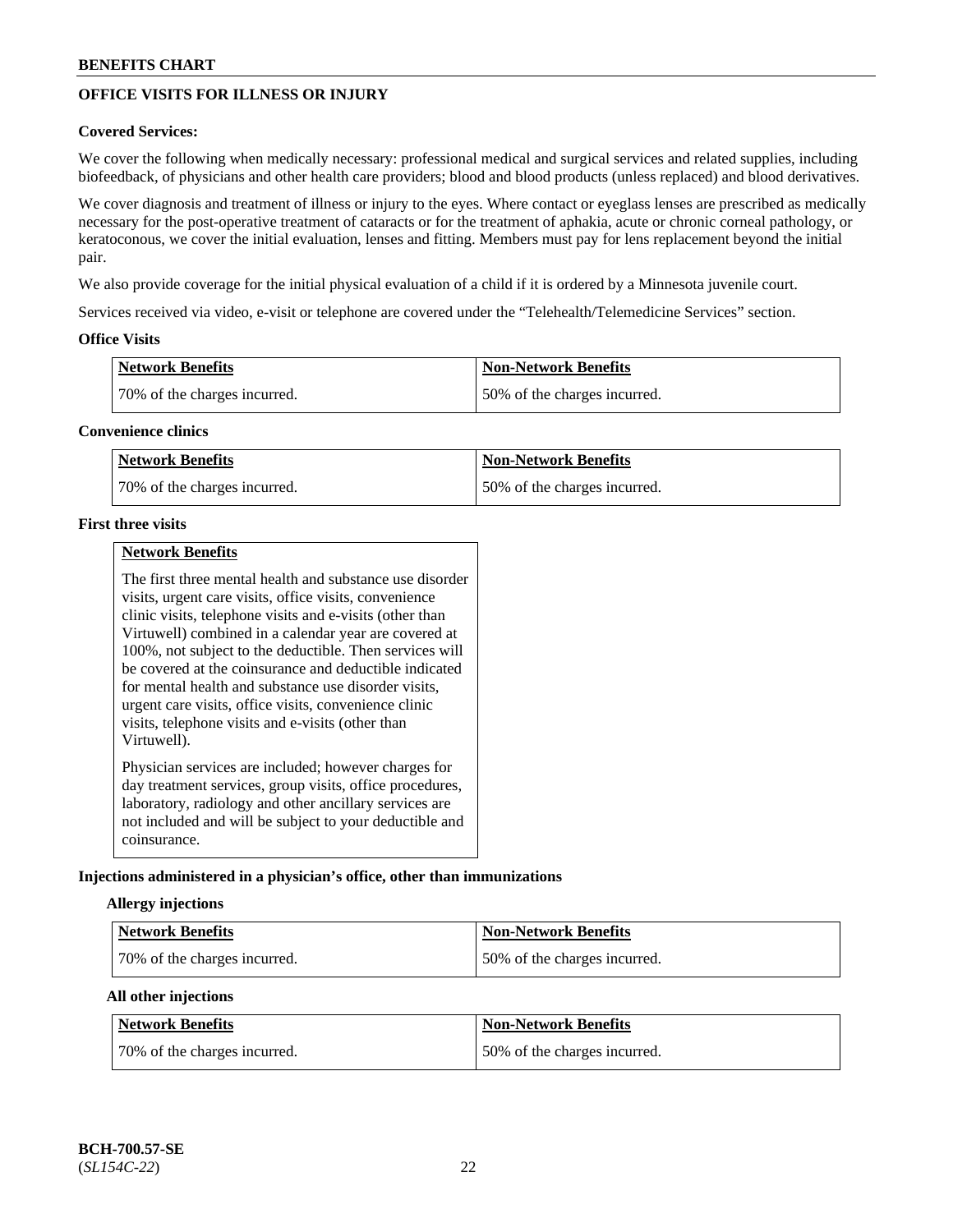### **Not Covered:**

- Court ordered treatment, except as described in this Benefits Chart under "Mental Health Services" and "Office Visits for Illness or Injury" or as otherwise required by law.
- See "Services Not Covered" in the Group Membership Contract.

#### **PEDIATRIC AUTOIMMUNE NEUROPSYCHIATRIC DISORDERS ASSOCIATED WITH STREPTOCOCCAL INFECTIONS (PANDAS) AND PEDIATRIC ACUTE-ONSET NEUROPSYCHIATRIC SYNDROME (PANS) TREATMENT**

#### **Definitions:**

**Pediatric acute-onset neuropsychiatric syndrome.** This means a class of acute-onset obsessive compulsive or tic disorders or other behavioral changes presenting in children and adolescents that are not otherwise explained by another known neurologic or medical disorder.

**Pediatric autoimmune neuropsychiatric disorders associated with streptococcal infections.** This means a condition in which a streptococcal infection in a child or adolescent causes the abrupt onset of clinically significant obsessions, compulsions, tics, or other neuropsychiatric symptoms or behavioral changes, or a relapsing and remitting course of symptom severity.

### **Covered Services:**

We cover treatment for pediatric autoimmune neuropsychiatric disorders associated with streptococcal infections (PANDAS) and for treatment for pediatric acute-onset neuropsychiatric syndrome (PANS). Treatments that must be covered under this section must be recommended by the member's licensed health care professional and include but are not limited to antibiotics, medication and behavioral therapies to manage neuropsychiatric symptoms, plasma exchange, and immunoglobulin.

| <b>Network Benefits</b>                                 | <b>Non-Network Benefits</b>                             |
|---------------------------------------------------------|---------------------------------------------------------|
| Coverage level is same as corresponding Network         | Coverage level is same as corresponding Non-Network     |
| Benefit, depending on type of service provided, such as | Benefit, depending on type of service provided, such as |
| Office Visits for Illness or Injury, Inpatient or       | Office Visits for Illness or Injury, Inpatient or       |
| <b>Outpatient Hospital Services.</b>                    | Outpatient Hospital Services.                           |

#### **Not Covered:**

See "Services Not Covered" in the Group Membership Contract.

## **PEDIATRIC EYEWEAR**

#### **Covered Services:**

We cover pediatric eyewear for children.

Routine eye exams are covered under the "Preventive Services" section.

| <b>Network Benefits</b>      | <b>Non-Network Benefits</b> |
|------------------------------|-----------------------------|
| 70% of the charges incurred. | No Coverage.                |

#### **Limitations:**

- Coverage under this provision will continue until the end of the month in which the child turns age 19.
- Limited to one of the following per calendar year:
	- o one pair of eyeglasses including one set of prescription lenses, frames from our designated eyewear collection, and antiscratch coating; or
		- o one pair of non-disposable contact lenses; or
	- o a one-year supply of disposable contact lenses
- Contact lens fittings are limited to two per calendar year.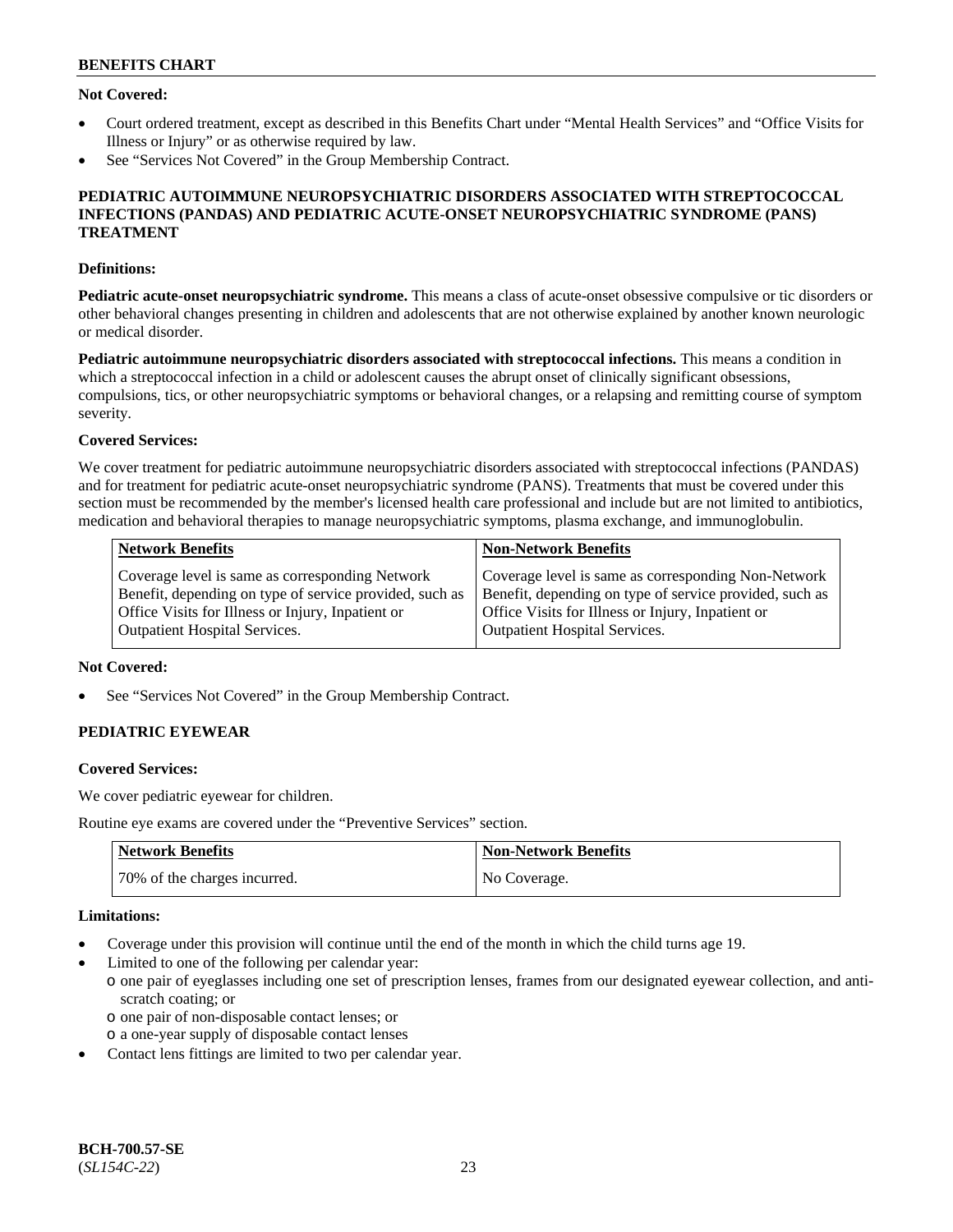## **Not Covered:**

- Frames that are not included in our designated eyewear collection. However, one pair of lenses will be covered if a member chooses frames outside the designated eyewear collection.
- More than one pair of lenses or frames or non-disposable contacts per calendar year, regardless of the reason. This includes replacement of eyeglasses or contact lenses due to loss, breakage, theft, or change in prescription.
- Safety glasses or goggles for sports or vocational reasons.
- Upgrades including, but not limited to, UV protection and no-line multifocal lenses.
- See "Services Not Covered" in the Group Membership Contract.

## **PHYSICAL THERAPY, OCCUPATIONAL THERAPY AND SPEECH THERAPY**

### **Covered Services:**

We cover the following physical therapy, occupational therapy and speech therapy services:

- rehabilitative care to correct the effects of illness or injury;
- habilitative care rendered for congenital, developmental or medical conditions which have significantly limited the successful initiation of normal speech and normal motor development.

Massage therapy which is performed in conjunction with other treatment/modalities by a physical occupational therapist, is part of a prescribed treatment plan and is not billed separately is covered.

We cover services provided in a clinic. We also cover physical therapy provided in an outpatient hospital facility. To see the benefit level for inpatient hospital or skilled nursing facility services, see benefits under Inpatient Hospital and Skilled Nursing Facility Services.

#### **Rehabilitative care**

| <b>Network Benefits</b>      | <b>Non-Network Benefits</b>                                                               |
|------------------------------|-------------------------------------------------------------------------------------------|
| 70% of the charges incurred. | 50% of the charges incurred.                                                              |
|                              | Physical and Occupational Therapy combined are<br>limited to 20 visits per calendar year. |
|                              | Speech Therapy is limited to 20 visits per calendar year.                                 |

### **Habilitative care**

| <b>Network Benefits</b>      | <b>Non-Network Benefits</b>                                                                       |
|------------------------------|---------------------------------------------------------------------------------------------------|
| 70% of the charges incurred. | 50% of the charges incurred.                                                                      |
|                              | Physical, Occupational and Speech Therapy combined<br>are limited to 20 visits per calendar year. |

### **Not Covered:**

- Massage therapy for the purpose of comfort or convenience of the member.
- See "Services Not Covered" in the Group Membership Contract.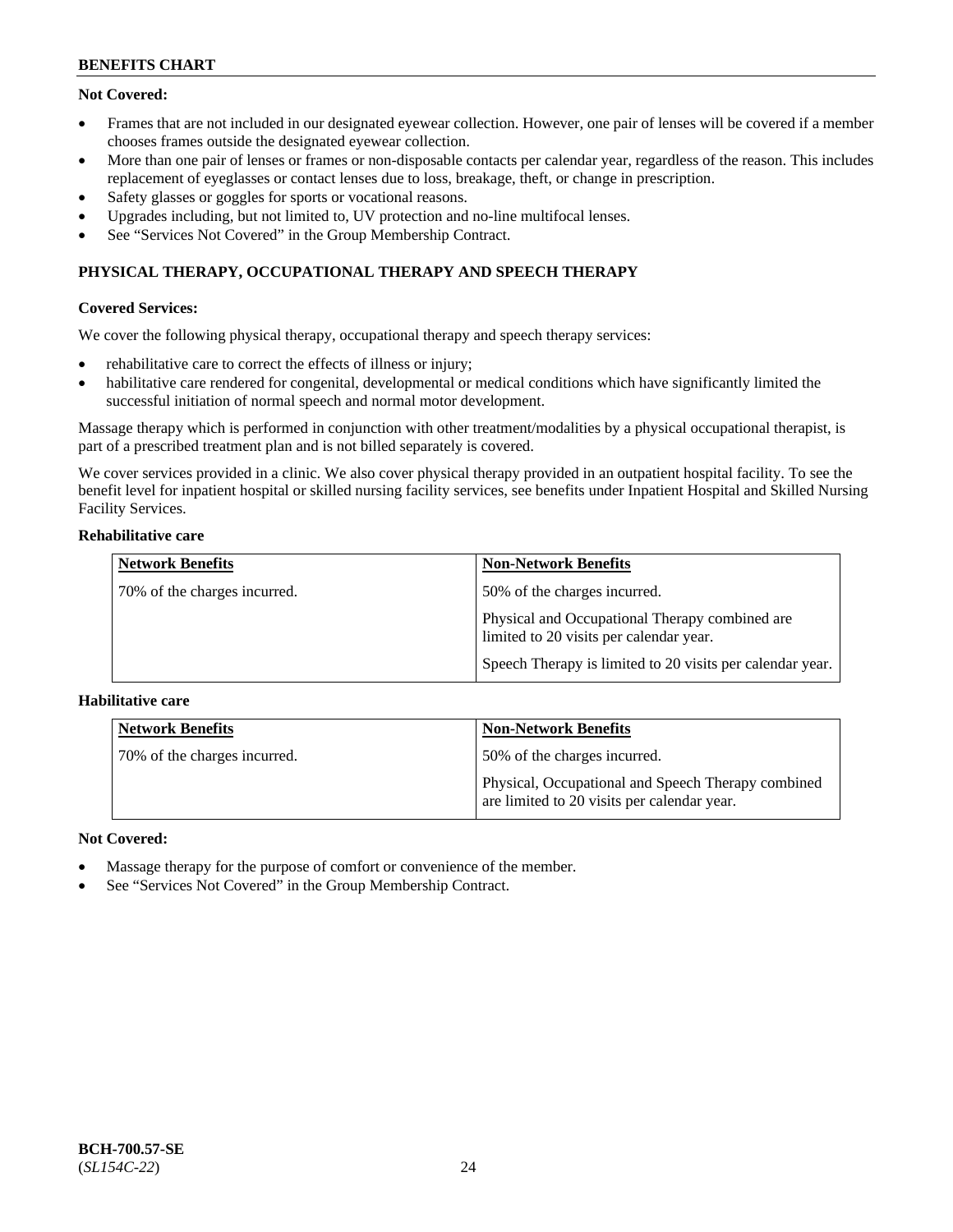## **PORT WINE STAIN REMOVAL SERVICES**

#### **Covered Services:**

We cover port wine stain removal services.

| <b>Network Benefits</b>                                | <b>Non-Network Benefits</b>                                  |
|--------------------------------------------------------|--------------------------------------------------------------|
| Coverage level is same as corresponding Network        | Coverage level is same as corresponding Non-Network          |
| Benefit, depending on type of service provided such as | Benefit, depending on type of service provided, such as      |
| Office Visits for Illness or Injury, Inpatient or      | Office Visits for Illness or Injury, Inpatient or Outpatient |
| <b>Outpatient Hospital Services.</b>                   | Hospital Services.                                           |

#### **Not Covered:**

See "Services Not Covered" in the Group Membership Contract.

### **PRE-DIABETES DISEASE MANAGEMENT PROGRAM**

#### **Covered Services:**

If you meet our criteria for coverage, you may qualify for the Pre-diabetes Disease Management Program through Omada Health. The program covers group health coaching which focuses on weight loss, exercise, behavior modification and health education at select locations determined by the plan.

| <b>Network Benefits</b>                                     | <b>Non-Network Benefits</b> |
|-------------------------------------------------------------|-----------------------------|
| 100% of the charges incurred.<br>Deductible does not apply. | Not applicable.             |

#### **Not Covered:**

See "Services Not Covered" in the Group Membership Contract.

### **PRESCRIPTION DRUG SERVICES**

### **Covered Services:**

We cover prescription drugs and medications that can be self-administered or are administered in a physician's office. We cover off-label use of formulary drugs to treat cancer if the drug is recognized for the treatment of cancer in any authoritative compendia used by the Medicare program.

We cover orally administered anticancer drugs at the applicable benefit level under outpatient drugs below. We are in compliance with Minnesota Statute 62A.3075 because we do not cover orally administered anticancer drugs under our specialty drug benefit.

We will refill a prescription for eye drops covered under this Benefits Chart if the member requests a refill and original prescription specified that additional quantities would be needed, providing the refill request does not exceed the quantities needed, and the following conditions are met:

- If the member requests a 30-day refill supply, the request must be made between 21 and 30 days of the later of (a) the original date that the prescription was distributed to the member or (b) the date that the most recent refill was distributed to the member; or
- If the member requests a 90-day refill supply, the request must be made between 75 and 90 days of the later of (a) the original date that the prescription was distributed to the member or (b) the date that the most recent refill was distributed to the member.

A licensed pharmacist may prescribe and dispense self-administered hormonal contraceptives, nicotine replacement medications, and opiate antagonists for the treatment of an acute opiate overdose in accordance with section 151.37, subdivision 14, 15, or 16, under the same terms of coverage that would apply had the prescription drug been prescribed by a licensed physician, physician assistant, or advanced practice nurse practitioner. If the plan excludes coverage for selfadministered hormonal contraceptives, they will not be covered under this provision.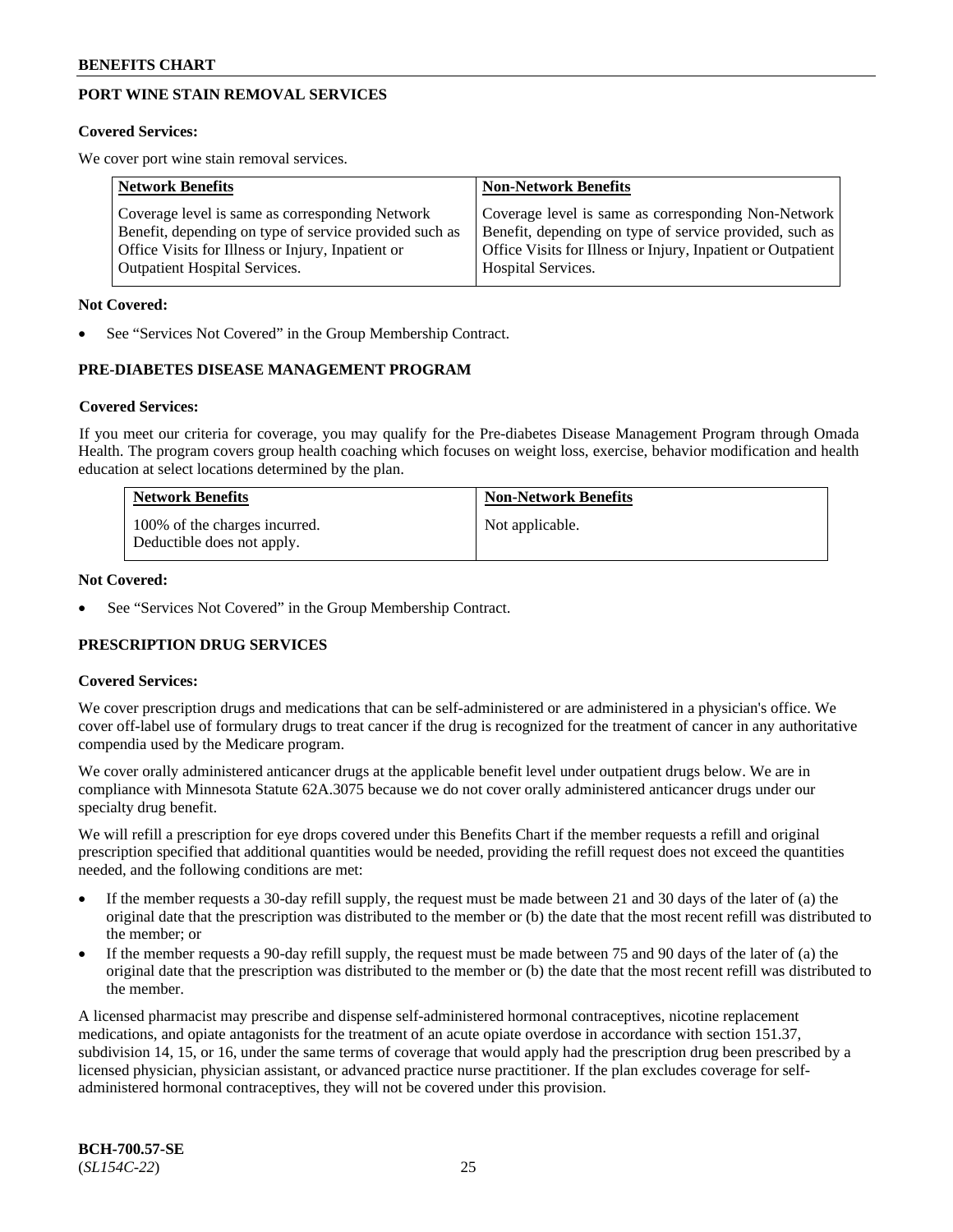### **For Network Benefits, drugs and medications must be obtained at a Network Pharmacy.**

**If a member copayment is required, you must pay one member copayment for each 31-day supply, or portion thereof, unless otherwise indicated below.**

#### **Outpatient drugs (except as specified below)**

| <b>Network Benefits</b>                                                                                          | <b>Non-Network Benefits</b>  |
|------------------------------------------------------------------------------------------------------------------|------------------------------|
| 100% of the charges incurred, subject to a member<br>copayment of \$5 for generic low cost formulary<br>drugs.   | 50% of the charges incurred. |
| 100% of the charges incurred, subject to a member<br>copayment of \$25 for generic high cost formulary<br>drugs. |                              |
| 100% of the charges incurred, subject to a member<br>copayment of \$60 for brand name formulary drugs.           |                              |
| In no event will your cost for a formulary insulin drug<br>exceed \$25.                                          |                              |
| Non-formulary drugs are covered at 100% of the<br>charges incurred, subject to a member copayment of<br>\$150.   |                              |
| Deductible does not apply.                                                                                       |                              |

**Cost-Sharing Limits for Insulin:** We are required to limit your cost-sharing on prescription insulin to no more than the net price of the prescription insulin drug. This requirement applies at the point of sale, including deductible payments and the costsharing amounts charged once the deductible is met.

**Cost-sharing.** This means a deductible payment, copayment, or coinsurance amount that you must pay for covered prescription insulin in accordance with the terms and conditions of this health plan.

**Net price.** This means our cost for prescription insulin, including any rebates or discounts received by or accrued directly or indirectly to us from a drug manufacturer or pharmacy benefit manager.

### **Mail order drugs**

| <b>Network Benefits</b>                                                                                                                                                                                                                               | <b>Non-Network Benefits</b>                                                                                                |
|-------------------------------------------------------------------------------------------------------------------------------------------------------------------------------------------------------------------------------------------------------|----------------------------------------------------------------------------------------------------------------------------|
| For your convenience, you may also get up to a 93-day<br>supply of outpatient prescription drugs that can be self-<br>administered through the designated mail order service.<br>Specialty Drugs are not available through the mail order<br>service. | See Network Mail Order Drugs benefit.<br>Mail order drugs are only available through the<br>designated mail order service. |

### **Specialty Drugs that are self-administered**

| <b>Network Benefits</b>                                                                                                                    | <b>Non-Network Benefits</b> |
|--------------------------------------------------------------------------------------------------------------------------------------------|-----------------------------|
| 80% of the charges incurred.<br>Deductible does not apply.                                                                                 | No Coverage.                |
| For Network Benefits, specialty drugs are limited to<br>drugs on the specialty drug list and must be obtained<br>from a designated vendor. |                             |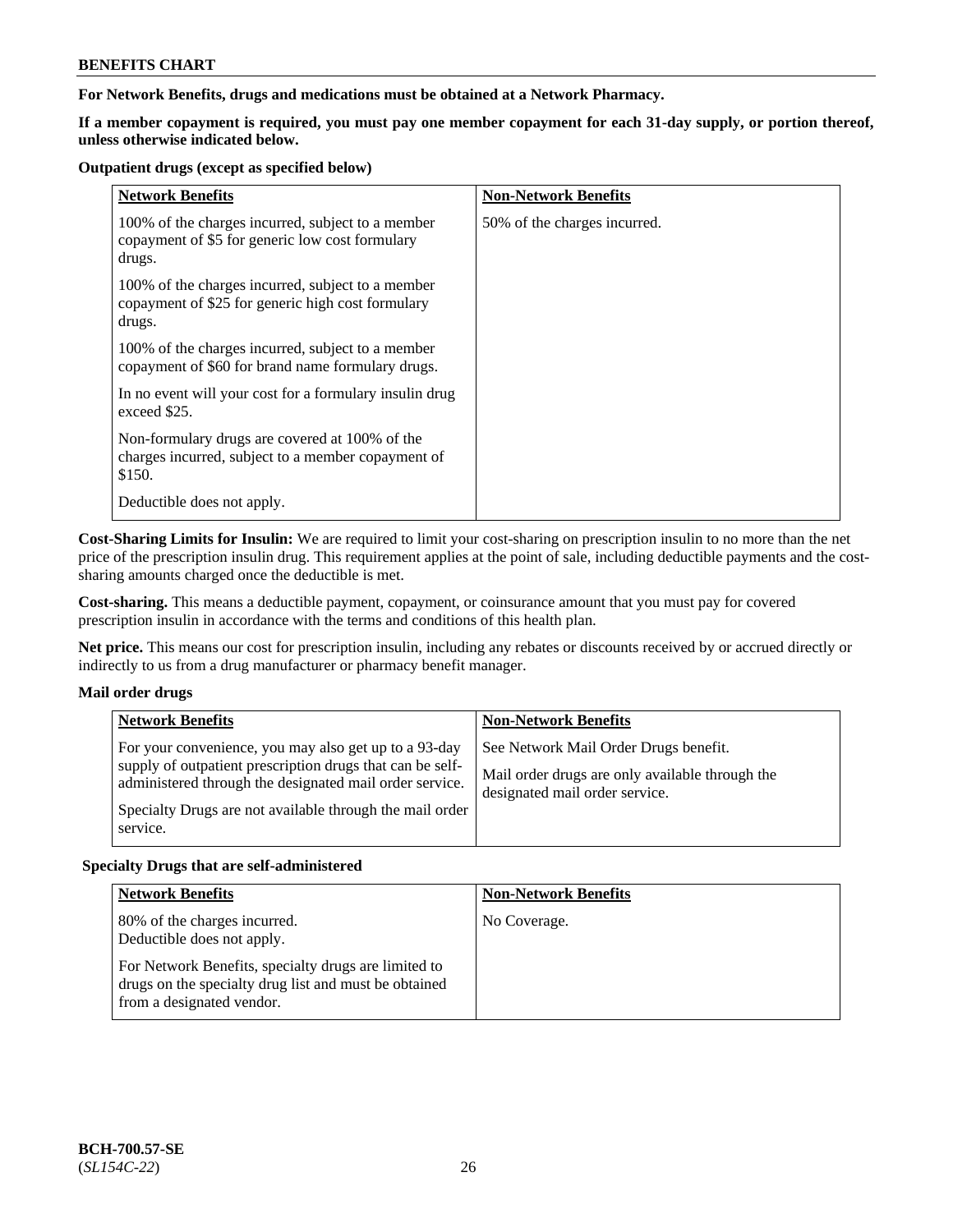## **Drugs for the treatment of growth deficiency**

| <b>Network Benefits</b>                                                                                                                            | <b>Non-Network Benefits</b>  |
|----------------------------------------------------------------------------------------------------------------------------------------------------|------------------------------|
| 70% of the charges incurred.<br>Deductible does not apply.                                                                                         | 50% of the charges incurred. |
| For Network Benefits, growth deficiency drugs are<br>limited to drugs on the specialty drug list and must be<br>obtained from a designated vendor. |                              |

#### **Tobacco cessation drugs are covered for all FDA – approved tobacco cessation drugs for a minimum of 90 days**

| <b>Network Benefits</b>                                     | <b>Non-Network Benefits</b>  |
|-------------------------------------------------------------|------------------------------|
| 100% of the charges incurred.<br>Deductible does not apply. | 50% of the charges incurred. |

#### **Contraceptive drugs**

| <b>Network Benefits</b>                                                                                                                                        | <b>Non-Network Benefits</b>  |
|----------------------------------------------------------------------------------------------------------------------------------------------------------------|------------------------------|
| 100% of the charges incurred for formulary drugs.<br>Deductible does not apply.                                                                                | 50% of the charges incurred. |
| If a physician requests that a non-formulary<br>contraceptive drug be dispensed as written the drug will<br>be covered at 100%, not subject to the deductible. |                              |

**ACA preventive medications.** We cover preventive medications currently recommended by USPSTF with an A or B rating if they are prescribed by your medical provider and they are listed on our Commercial ACA Preventive Drug List. Preventive medications are subject to periodic review and modification. Changes would be effective in accordance with the federal rules and reflected in our current medical coverage criteria for preventive care services.

| <b>Network Benefits</b>                                     | <b>Non-Network Benefits</b>  |
|-------------------------------------------------------------|------------------------------|
| 100% of the charges incurred.<br>Deductible does not apply. | 50% of the charges incurred. |

### **Limitations:**

- Certain drugs may require prior authorization as indicated on the formulary. HealthPartners may require prior authorization for the drug and also the site where the drug will be provided. Certain drugs are subject to our utilization review process and quantity limits, as indicated on our formulary.
- Certain non-formulary drugs require prior authorization. In addition, certain drugs may be subject to any quantity limits applied as part of our trial program. The trial drug program applies to new prescriptions for certain drugs which have high toxicity, low tolerance, high costs and/or high potential for waste. Trial drugs are indicated on the formulary and/or the Specialty Drug List. Your first fill of a trial drug may be limited to less than a month supply. If the drug is well tolerated and effective, you will receive the remainder of your first month supply.
- If a member requests a brand name drug when there is a generic equivalent, the brand name drug will be covered up to the charge that would apply to the generic drug, minus any required copayment. If a physician requests that a brand name drug be dispensed as written, the drug will be paid at the non-formulary benefit.
- We may require members to try over-the-counter (OTC) drug alternatives before approving more costly formulary prescription drugs.
- Unless otherwise specified in the "Prescription Drug Services" section, you may receive up to a 31-day supply per prescription.
- A 93-day supply will be covered and dispensed only at pharmacies that participate in our extended day supply program
- New prescriptions to treat certain chronic conditions are limited to a 31-day supply.
- No more than a 31-day supply of Specialty Drugs will be covered and dispensed at a time, unless it's a manufacturer supplied drug that cannot be split that supplies the member with more than a 31-day supply.
- The member copayment for a drug will not exceed the cost of the drug.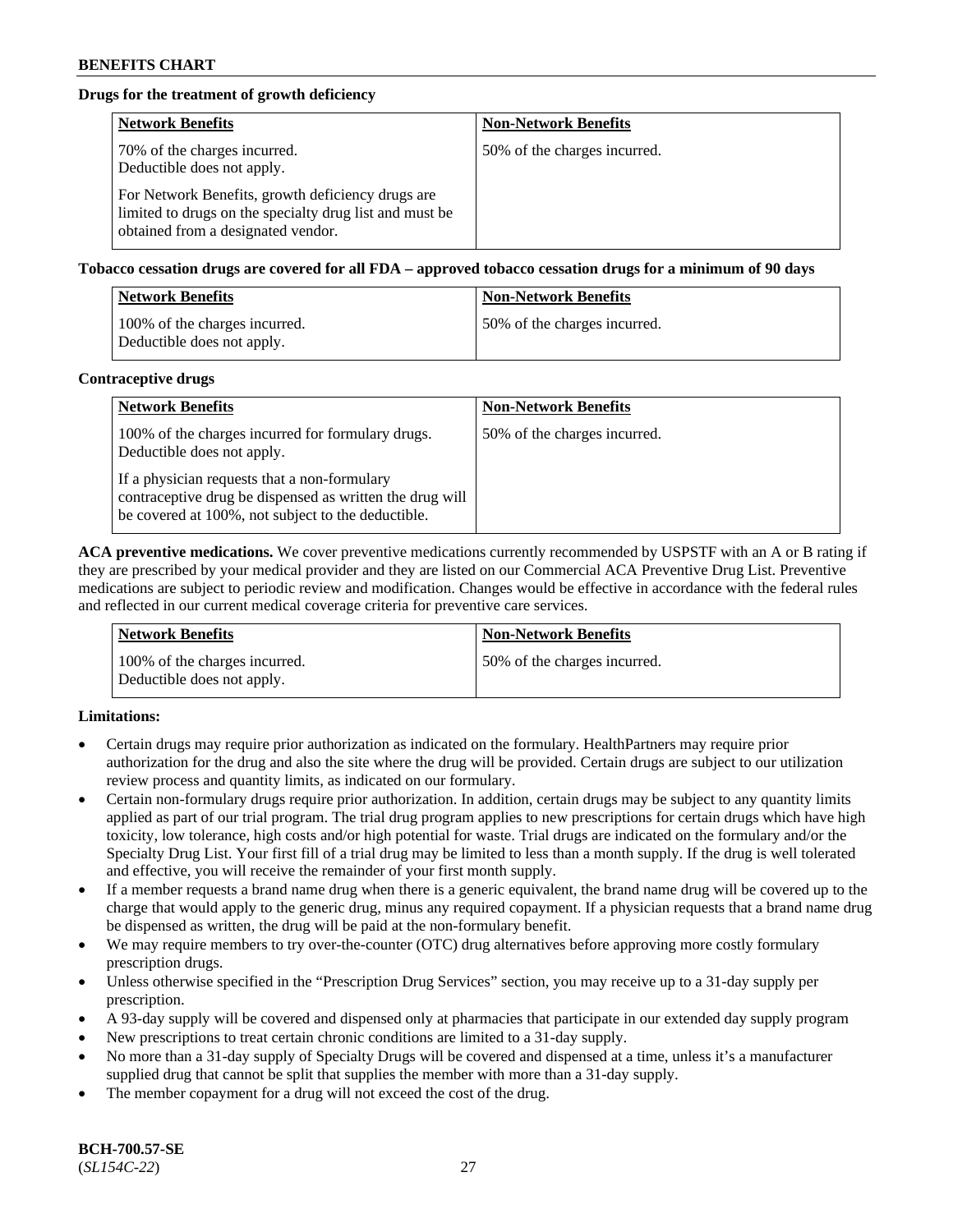## **Not Covered:**

- Replacement of prescription drugs, medications, equipment and supplies due to loss, damage or theft.
- Nonprescription (over the counter) drugs or medications, including, but not limited to, vitamins, supplements, homeopathic remedies, and non-FDA approved drugs unless listed on the formulary and prescribed by a physician or legally authorized health care provider under applicable state and federal law. We cover off-label use of drugs to treat cancer as specified in the "Prescription Drug Services" section of this Benefits Chart. This exclusion does not include over-the-counter contraceptives for women as allowed under the Affordable Care Act when the member obtains a prescription for the item. In addition, if the member obtains a prescription, this exclusion does not include aspirin to prevent cardiovascular disease for men and women of certain ages; folic acid supplements for women who may become pregnant; fluoride chemoprevention supplements for children without fluoride in their water source; and iron supplements for children ages 6-12 months who are at risk of anemia.
- Drugs on the Excluded Drug List. The Excluded Drug List includes select drugs within a therapy class that are not eligible for coverage. This includes drugs that may be excluded for certain indications. However, you may request coverage for a drug on the Excluded Drug List by requesting an exception to the formulary under the formulary exception process described in the definition of formulary in this Benefits Chart. The Excluded Drug List is available at [healthpartners.com](http://www.healthpartners.com/)
- Drugs that are newly approved by the FDA until they are reviewed and approved by HealthPartners Pharmacy and Therapeutics Committee. However, you may request coverage for a drug that is newly approved by the FDA by requesting an exception to the formulary under the formulary exception process described in the definition of formulary in the Benefits Chart.
- All drugs used for sexual dysfunction.
- Fertilty drugs.
- Medical cannabis.
- Medical devices approved by the FDA will not be covered under the "Prescription Drug Services" section unless they are on our formulary. Covered medical devices are generally submitted and reimbursed under your medical benefits.
- See "Services Not Covered" in the Group Membership Contract.

## **PREVENTIVE SERVICES**

### **Applicable Definitions:**

**Routine Preventive Services** are routine healthcare services that include screenings, check-ups and counseling to prevent illness, disease or other health problems before symptoms occur.

**Diagnostic Services** are services to help a provider understand your symptoms, diagnose illness and decide what treatment may be needed. They may be the same services that are listed as preventive services, but they are being used as diagnostic services. Your provider will determine if these services are preventive or diagnostic. These services are not preventive if received as part of a visit to diagnose, manage or maintain an acute or chronic medical condition, illness or injury. When that occurs, unless otherwise indicated below, standard deductibles, copayments or coinsurance apply.

### **Covered Services:**

We cover preventive services that meet any of the requirements under the Affordable Care Act (ACA) shown in the bulleted items below. These preventive services are covered at 100% under the network benefits with no deductible, copayments or coinsurance. (If a preventive service is not required by the ACA and it is covered at a lower benefit level or if a group qualifies for an exemption or accommodation for certain benefits under the ACA, it will be specified below). Preventive benefits mandated under the ACA are subject to periodic review and modification. Changes would be effective in accordance with the federal rules. Preventive services mandated by the ACA include:

- Evidence-based items or services that have in effect a rating of A or B in the current recommendations of the United States Preventive Services Task Force with respect to the individual;
- Immunizations for routine use in children, adolescents, and adults that have in effect a recommendation from the Advisory Committee on Immunization Practices of the Centers for Disease Control and Prevention with respect to the individual;
- With respect to infants, children, and adolescents, evidence-informed preventive care and screenings provided for in comprehensive guidelines supported by the Health Resources and Services Administration; and
- With respect to women, preventive care and screenings provided for in comprehensive guidelines supported by the Health Resources and Services Administration.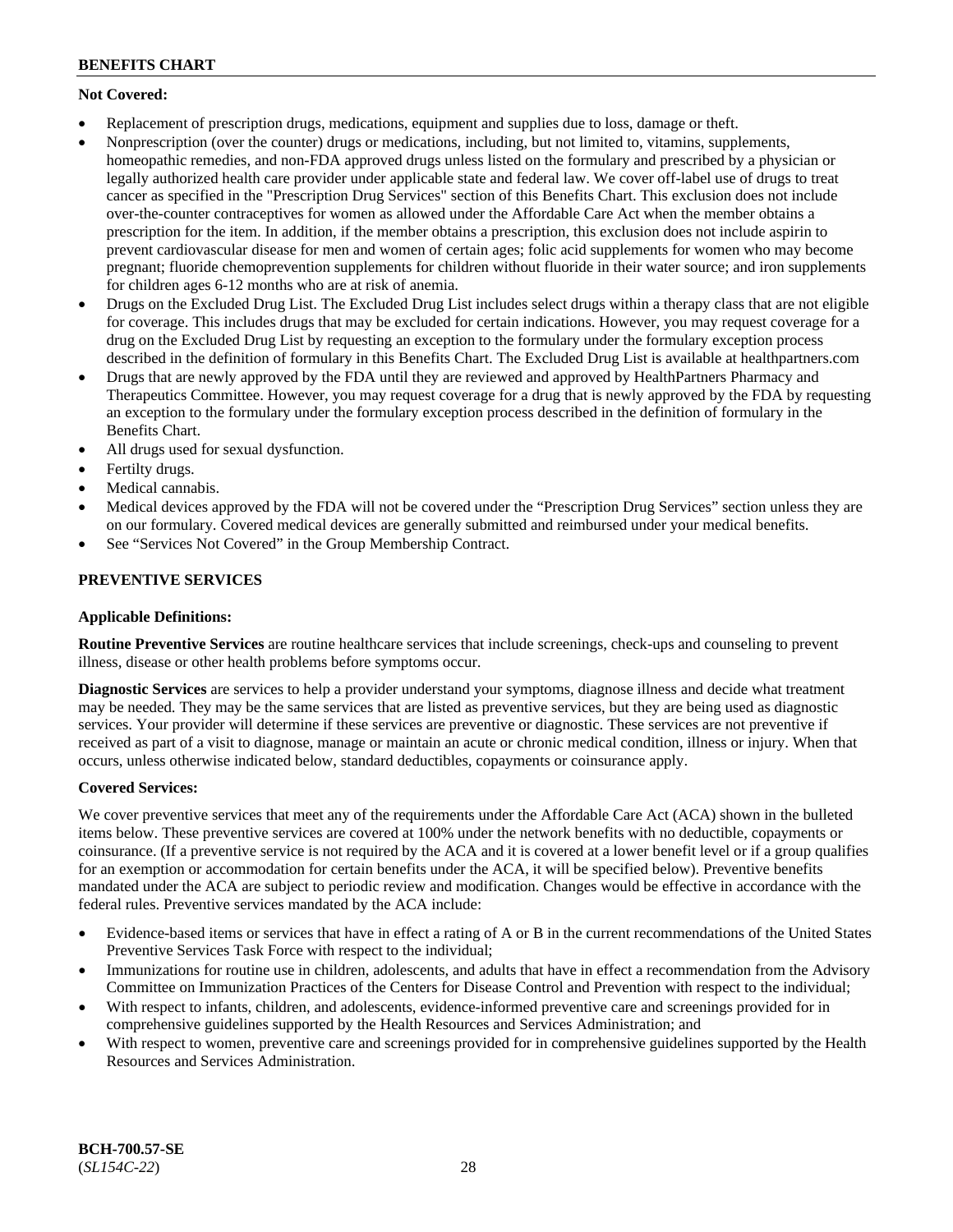Covered services are based on established medical policies, which are subject to periodic review and modification by the medical or dental directors. These medical policies (medical coverage criteria) are available by calling Member Services, or logging on to your "*my*HealthPartners" account at [healthpartners.com.](http://www.healthpartners.com/)

A complete list of preventive care services recommended under the U.S. Preventive Task Force (USPSTF) is available online at [uspreventiveservicestaskforce.org/Page/Name/uspstf-a-and-b-recommendations.](https://www.uspreventiveservicestaskforce.org/Page/Name/uspstf-a-and-b-recommendations-by-date/)

HHS: [healthcare.gov/coverage/preventive-care-benefits](https://www.healthcare.gov/coverage/preventive-care-benefits/)

CDC: [cdc.gov/vaccines/schedules/index.html](https://www.cdc.gov/vaccines/schedules/index.html)

#### **ACA and state mandated preventive services are covered as follows:**

**Routine health exams and periodic health assessments.** A physician or health care provider will counsel you as to how often health assessments are needed based on age, sex and health status. This includes screening for tobacco use, at least two tobacco cessation attempts per year (for those who use tobacco products), all FDA approved tobacco cessation medications including over-the-counter drugs (as shown in the "Prescription Drug Services" Section) and at least four counseling sessions of at least ten minutes each for tobacco cessation.

| Network Benefits                                            | <b>Non-Network Benefits</b>  |
|-------------------------------------------------------------|------------------------------|
| 100% of the charges incurred.<br>Deductible does not apply. | 50% of the charges incurred. |

**Child health supervision services**. This includes pediatric preventive services, such as fluoride chemoprevention for children without fluoride in their water source, newborn screenings, appropriate immunizations, developmental assessments and laboratory services appropriate to the age of the child from birth to 72 months, and appropriate immunizations until the end of the month in which the child turns 19, as defined by the Standards of Child Health Care issued by the American Academy of Pediatrics. We cover at least five child health supervision visits from birth to 12 months, three child health supervision visits from 12 months to 24 months, once a year from 24 months to 72 months.

| Network Benefits                                            | <b>Non-Network Benefits</b>  |
|-------------------------------------------------------------|------------------------------|
| 100% of the charges incurred.<br>Deductible does not apply. | 50% of the charges incurred. |

**Routine prenatal care and exams.** This includes the comprehensive package of medical and psychosocial support provided throughout a pregnancy, including risk assessment, serial surveillance, prenatal education, and use of specialized skills and technology when needed, as defined by Standards for Obstetric-Gynecologic Services issued by the American College of Obstetricians and Gynecologists.

| <b>Network Benefits</b>                                     | Non-Network Benefits         |
|-------------------------------------------------------------|------------------------------|
| 100% of the charges incurred.<br>Deductible does not apply. | 50% of the charges incurred. |

**Routine postnatal care.** This includes health exams, assessments, education and counseling relating to the period immediately after childbirth

| <b>Network Benefits</b>                                     | <b>Non-Network Benefits</b>  |
|-------------------------------------------------------------|------------------------------|
| 100% of the charges incurred.<br>Deductible does not apply. | 50% of the charges incurred. |

**Routine screening procedures for cancer.** This includes colorectal screening, digital rectal examinations, or other cancer screenings recommended by the USPSTF with an A or B rating. Women's preventive health services below describes additional routine screening procedures for cancer.

| <b>Network Benefits</b>                                     | <b>Non-Network Benefits</b>  |
|-------------------------------------------------------------|------------------------------|
| 100% of the charges incurred.<br>Deductible does not apply. | 50% of the charges incurred. |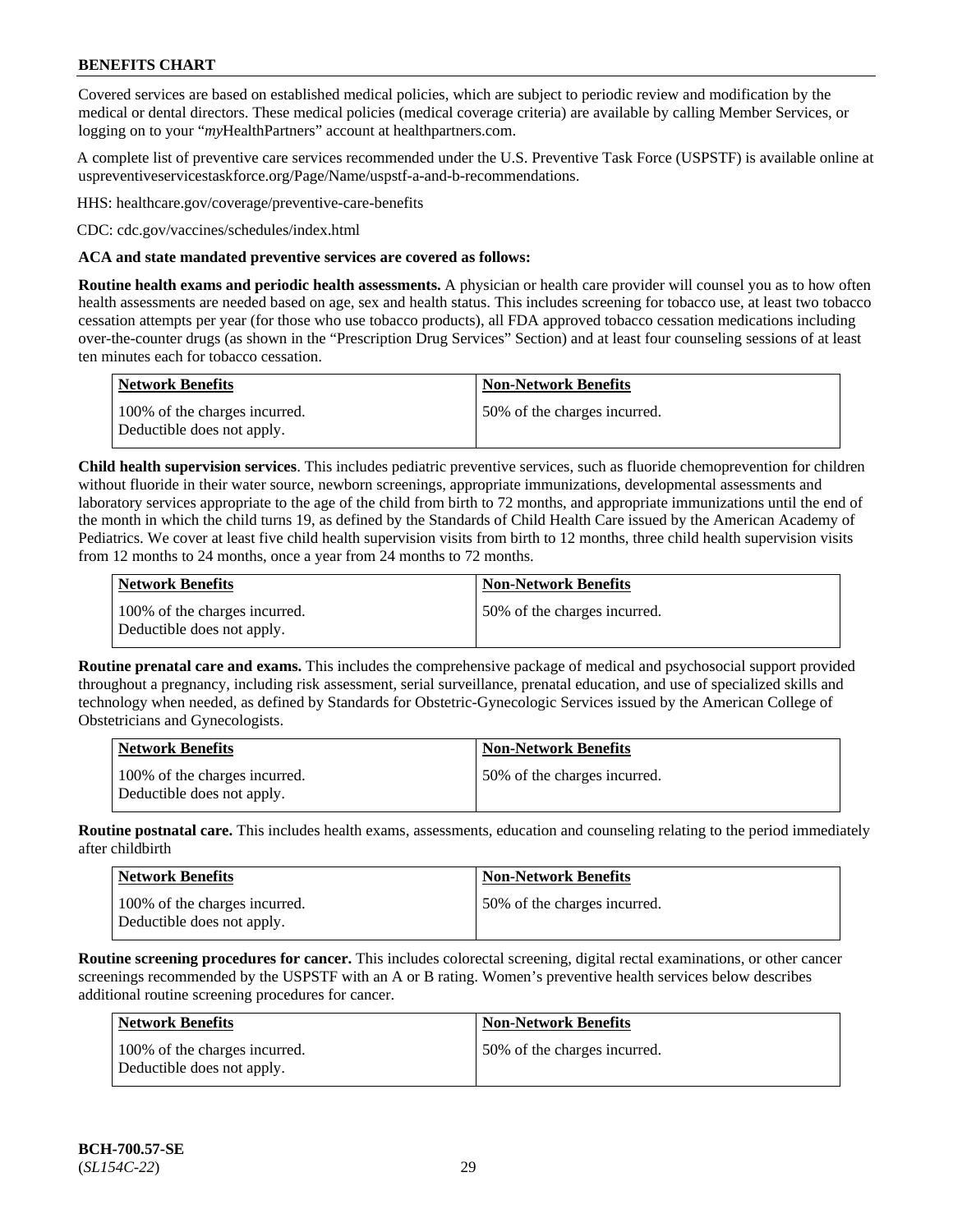**Professional voluntary family planning services.** This includes services to prevent or delay a pregnancy, including counseling and education. Services must be provided by a licensed provider.

| <b>Network Benefits</b>                                     | <b>Non-Network Benefits</b> |
|-------------------------------------------------------------|-----------------------------|
| 100% of the charges incurred.<br>Deductible does not apply. | See Network Benefits.       |

### **Adult immunizations**

| <b>Network Benefits</b>                                     | <b>Non-Network Benefits</b>  |
|-------------------------------------------------------------|------------------------------|
| 100% of the charges incurred.<br>Deductible does not apply. | 50% of the charges incurred. |

**Women's preventive services.**This includes mammograms\*, screenings for cervical cancer (pap smears), breast pumps, human papillomavirus (HPV) testing; counseling for sexually transmitted infections, counseling and screening for human immunodeficiency virus (HIV), and all FDA approved contraceptive methods as prescribed by a doctor, sterilization procedures, education and counseling (see the "Prescription Drug Services" section for coverage of oral contraceptive drugs). For women whose family history is associated with an increased risk for BRCA1 or BRCA2 gene mutations, we cover genetic counseling and BRCA screening without cost sharing, if appropriate and as determined by a physician

**\***Preventive mammogram screening includes digital breast tomosynthesis (3D mammograms) for members at risk for breast cancer.

"At risk for breast cancer" means: (1) having a family history with one or more first- or second-degree relatives with breast cancer; (2) testing positive for BRCA1 or BRCA2 mutations; (3) having heterogeneously dense breasts or extremely dense breasts based on the Breast Imaging Reporting and Data System established by the American College of Radiology; or (4) having a previous diagnosis of breast cancer.

| Network Benefits                                            | <b>Non-Network Benefits</b>  |
|-------------------------------------------------------------|------------------------------|
| 100% of the charges incurred.<br>Deductible does not apply. | 50% of the charges incurred. |

**Obesity screening and management.** We cover obesity screening and counseling for all ages during a routine preventive care exam. If you are age 18 or older and have a body mass index of 30 or more, we also cover intensive obesity management to help you lose weight. Your primary care doctor can coordinate these services.

| <b>Network Benefits</b>                                     | <b>Non-Network Benefits</b>   |
|-------------------------------------------------------------|-------------------------------|
| 100% of the charges incurred.<br>Deductible does not apply. | 150% of the charges incurred. |

**In addition to any ACA or state mandated preventive services referenced above, we cover the following eligible services:**

#### **Routine eye and hearing exams**

| Network Benefits                                            | <b>Non-Network Benefits</b>  |
|-------------------------------------------------------------|------------------------------|
| 100% of the charges incurred.<br>Deductible does not apply. | 50% of the charges incurred. |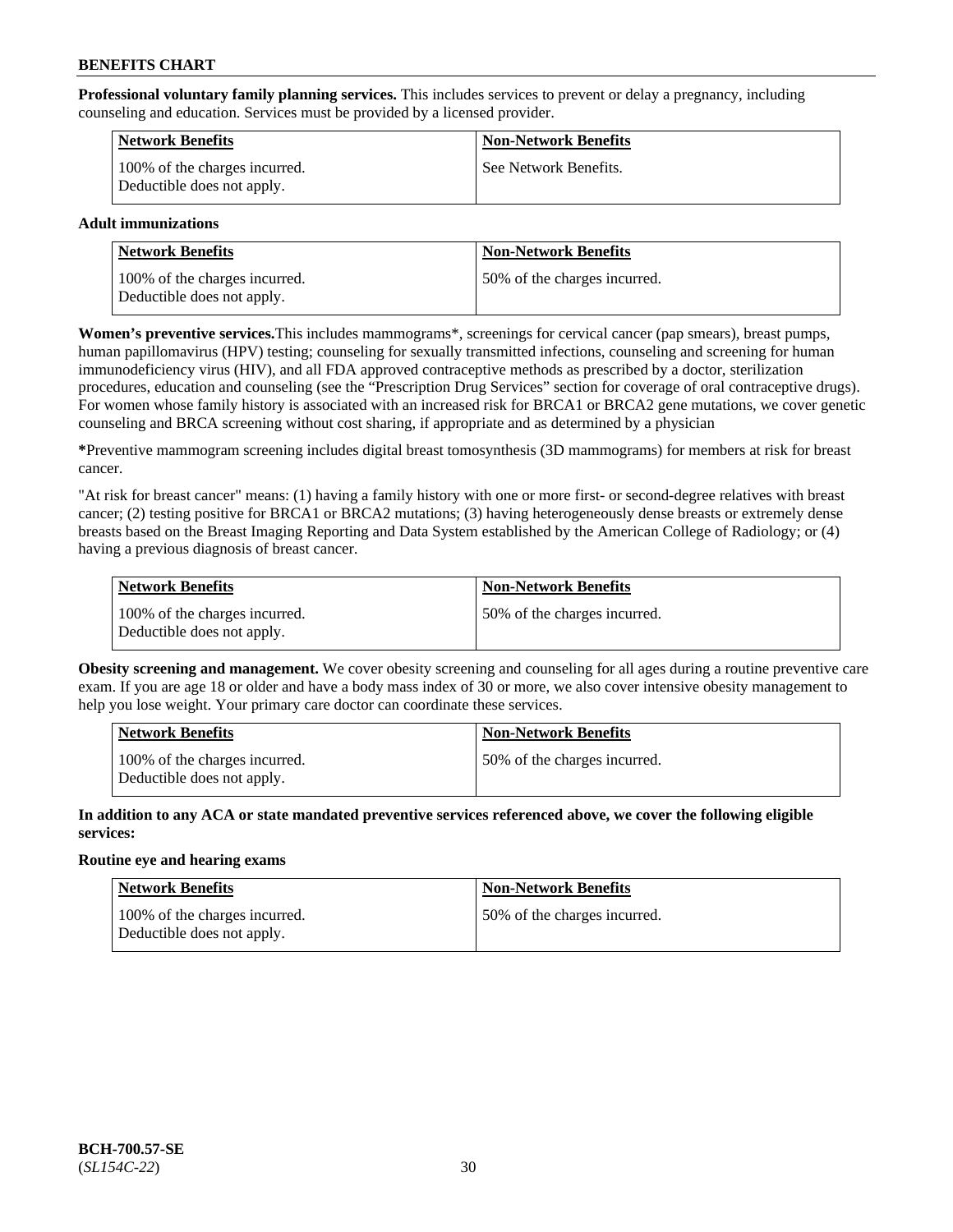**Ovarian cancer surveillance tests for women who are at risk.** "At risk for ovarian cancer" means (1) having a family history that includes any of the following: one or more first-degree or second-degree relatives with ovarian cancer, clusters of female relatives with breast cancer or nonpolyposis colorectal cancer; or (2) testing positive for BRCA1 or BRCA2 mutations. "Surveillance tests for ovarian cancer" means annual screening using: CA-125 serum tumor marker testing, transvaginal ultrasound, pelvic examination or other proven ovarian cancer screening tests currently being evaluated by the federal Food and Drug Administration or by the National Cancer Institute.

| <b>Network Benefits</b>                                                                                                                                                                                                          | <b>Non-Network Benefits</b>                                                                                                                                                                                                          |
|----------------------------------------------------------------------------------------------------------------------------------------------------------------------------------------------------------------------------------|--------------------------------------------------------------------------------------------------------------------------------------------------------------------------------------------------------------------------------------|
| Coverage level is same as corresponding Network<br>Benefit, depending on type of service provided, such<br>as Diagnostic Imaging Services, Laboratory Services<br>Office Visits for Illness or Injury or Preventive<br>Services. | Coverage level is same as corresponding Non-Network<br>Benefit, depending on type of service provided, such as<br>Diagnostic Imaging Services, Laboratory Services<br>Office Visits for Illness or Injury or Preventive<br>Services. |
|                                                                                                                                                                                                                                  |                                                                                                                                                                                                                                      |

#### **Limitations:**

• Services are not preventive if received as part of a visit to diagnose, manage or maintain an acute or chronic medical condition, illness or injury. When that occurs, unless otherwise indicated above, standard deductibles, copayments or coinsurance apply.

#### **Not Covered:**

See "Services Not Covered" in the Group Membership Contract.

## **SPECIFIED NON-NETWORK SERVICES**

### **Covered Services:**

We cover the following services when you elect to receive them from a non-network provider, at the same level of coverage we provide when you elect to receive the services from a network provider:

- Voluntary family planning of the conception and bearing of children.
- The provider visit(s) and test(s) necessary to make a diagnosis of infertility.
- Testing and treatment of sexually transmitted diseases (other than HIV).
- Testing for AIDS or other HIV-related conditions.

| <b>Network Benefits</b>                                                                                                                            | <b>Non-Network Benefits</b>                    |
|----------------------------------------------------------------------------------------------------------------------------------------------------|------------------------------------------------|
| Coverage level is same as corresponding Network<br>Benefit, depending on type of service provided, such as<br>Office Visits for Illness or Injury. | See Network Benefits for the services covered. |

#### **Not Covered:**

See "Services Not Covered" in the Group Membership Contract.

### **TELEHEALTH/TELEMEDICINE SERVICES**

#### **Definitions:**

**Telehealth, Telemedicine, or Virtual Care.** This is a means of communication between a health care professional and a patient. This includes the use of secure electronic information, imaging, and communication technologies, including:

- interactive audio or audio-video
- interactive audio with store-and-forward technology
- chat-based and email-based systems
- physician-to-physician consultation
- patient education
- data transmission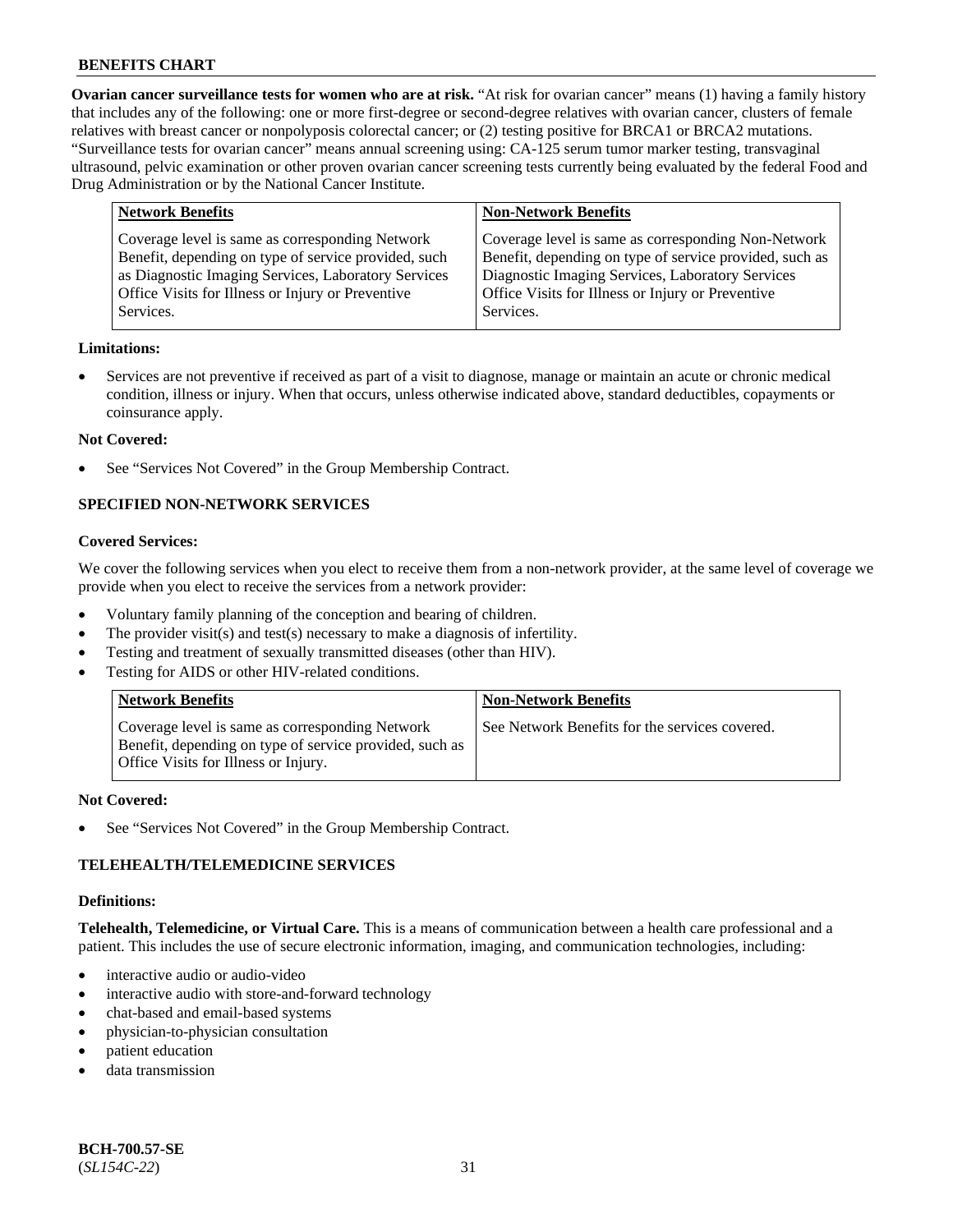- data interpretation
- digital diagnostics (algorithm-enabled diagnostic support)
- digital therapeutics (the use of personal health devices and sensors, either alone or in combination with conventional drug therapies, for disease prevention and management)

### Services can be delivered:

Synchronously: the patient and health care professional are engaging with one another at the same time; or Asynchronously: the patient and health care professional engage with each other at different points in time.

**Telephone Visits.** Live, synchronous, interactive encounters over the telephone between a patient and a healthcare provider.

**E-visit or chat-based visits.** Asynchronous online or mobile app encounters to discuss a patient's personal health information, vital signs, and other physiologic data or diagnostic images. The healthcare provider reviews and delivers a consultation, diagnosis, prescription or treatment plan after reviewing the patient's visit information.

**Virtuwell<sup>®</sup>**. This is an online service for you to receive a diagnosis and treatment for certain conditions, such as a cold, flu, ear pain and sinus infections. You may access the Virtuwell website at [virtuwell.com.](https://www.virtuwell.com/)

**Video Visits.** Live, synchronous, interactive encounters using secure web-based video between a patient and a healthcare provider.

## **Covered Services:**

The Plan covers the following methods of receiving care for services that would be eligible under the Plan if the service were provided in person.

#### **Scheduled telephone visits**

| <b>Network Benefits</b>      | Non-Network Benefits         |
|------------------------------|------------------------------|
| 70% of the charges incurred. | 50% of the charges incurred. |

### **E-visits**

### **Access to online care through Virtuwell at [virtuwell.com](https://www.virtuwell.com/)**

| <b>Network Benefits</b>                                     | <b>Non-Network Benefits</b> |
|-------------------------------------------------------------|-----------------------------|
| 100% of the charges incurred.<br>Deductible does not apply. | Not Applicable.             |

### **All other E-visits**

| Network Benefits             | Non-Network Benefits         |
|------------------------------|------------------------------|
| 70% of the charges incurred. | 50% of the charges incurred. |

### **First three visits**

### **Network Benefits**

The first three mental health and substance use disorder visits, urgent care visits, office visits, convenience clinic visits, telephone visits and e-visits (other than Virtuwell) combined in a calendar year are covered at 100%, not subject to the deductible.

Physicians services are included; however charges for day treatment services, group visits, office procedures, laboratory, radiology and other ancillary services are not included and will be subject to your deductible and coinsurance.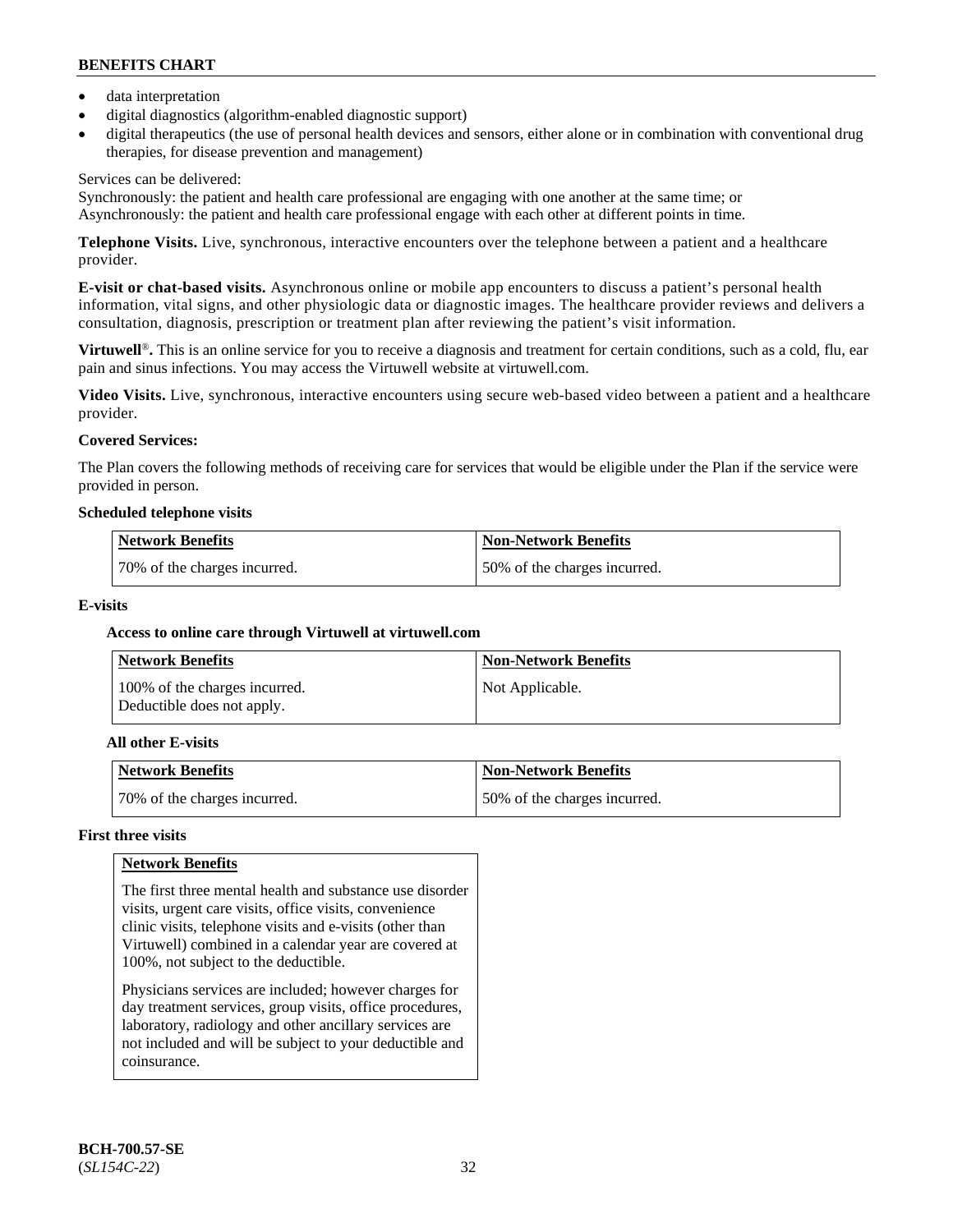#### **Video visits**

| <b>Network Benefits</b>                                | <b>Non-Network Benefits</b>                            |
|--------------------------------------------------------|--------------------------------------------------------|
| Coverage level is same as corresponding Network        | Coverage level is same as corresponding Non-Network    |
| Benefit, depending upon type of service provided, such | Benefit, depending upon type of service provided, such |
| as Office Visits for Illness or Injury.                | as Office Visits for Illness or Injury.                |

#### **Not Covered:**

See "Services Not Covered" in the Group Membership Contract.

## **TRANSPLANT SERVICES**

### **Applicable Definitions:**

**Autologous.** This is when the source of cells is from the individual's own marrow or stem cells.

**Allogeneic.** This is when the source of cells is from a related or unrelated donor's marrow or stem cells.

**Autologous Bone Marrow Transplant.** This is when the bone marrow is harvested from the individual and stored. The patient undergoes treatment which includes tumor ablation with high-dose chemotherapy and/or radiation. The bone marrow is reinfused (transplanted).

**Allogeneic Bone Marrow Transplant.** This is when the bone marrow is harvested from the related or unrelated donor and stored. The patient undergoes treatment which includes tumor ablation with high-dose chemotherapy and/or radiation. The bone marrow is reinfused (transplanted).

**Autologous/Allogeneic Stem Cell Support.** This is a treatment process that includes stem cell harvest from either bone marrow or peripheral blood, tumor ablation with high-dose chemotherapy and/or radiation, stem cell reinfusion, and related care. Autologous/allogeneic bone marrow transplantation and high dose chemotherapy with peripheral stem cell rescue/support are considered to be autologous/allogeneic stem cell support.

**Designated Transplant Center.** This is any health care provider, group or association of health care providers designated by us to provide services, supplies or drugs for specified transplants for our members.

**Transplant Services.** This is transplantation (including retransplants) of the human organs or tissue listed below, including all related post-surgical treatment and drugs and multiple transplants for a related cause. Transplant services do not include other organ or tissue transplants or surgical implantation of mechanical devices functioning as a human organ, except surgical implantation of an FDA approved Ventricular Assist Device (VAD) or total artificial heart, functioning as a temporary bridge to heart transplantation.

Prior authorization is required prior to consultation to support coordination of care and benefits.

### **Covered Services:**

We cover eligible transplant services (as defined above) while you are covered under this Benefits Chart. Transplants that will be considered for coverage are limited to the following:

- Kidney transplants for end-stage disease.
- Cornea transplants for end-stage disease.
- Heart transplants for end-stage disease.
- Lung transplants or heart/lung transplants for: (1) primary pulmonary hypertension; (2) Eisenmenger's syndrome; (3) endstage pulmonary fibrosis; (4) alpha 1 antitrypsin disease; (5) cystic fibrosis; and (6) emphysema.
- Liver transplants for: (1) biliary atresia in children; (2) primary biliary cirrhosis; (3) post-acute viral infection (including hepatitis A, hepatitis B antigen e negative and hepatitis C) causing acute atrophy or post-necrotic cirrhosis; (4) primary sclerosing cholangitis; (5) alcoholic cirrhosis; and (6) hepatocellular carcinoma.